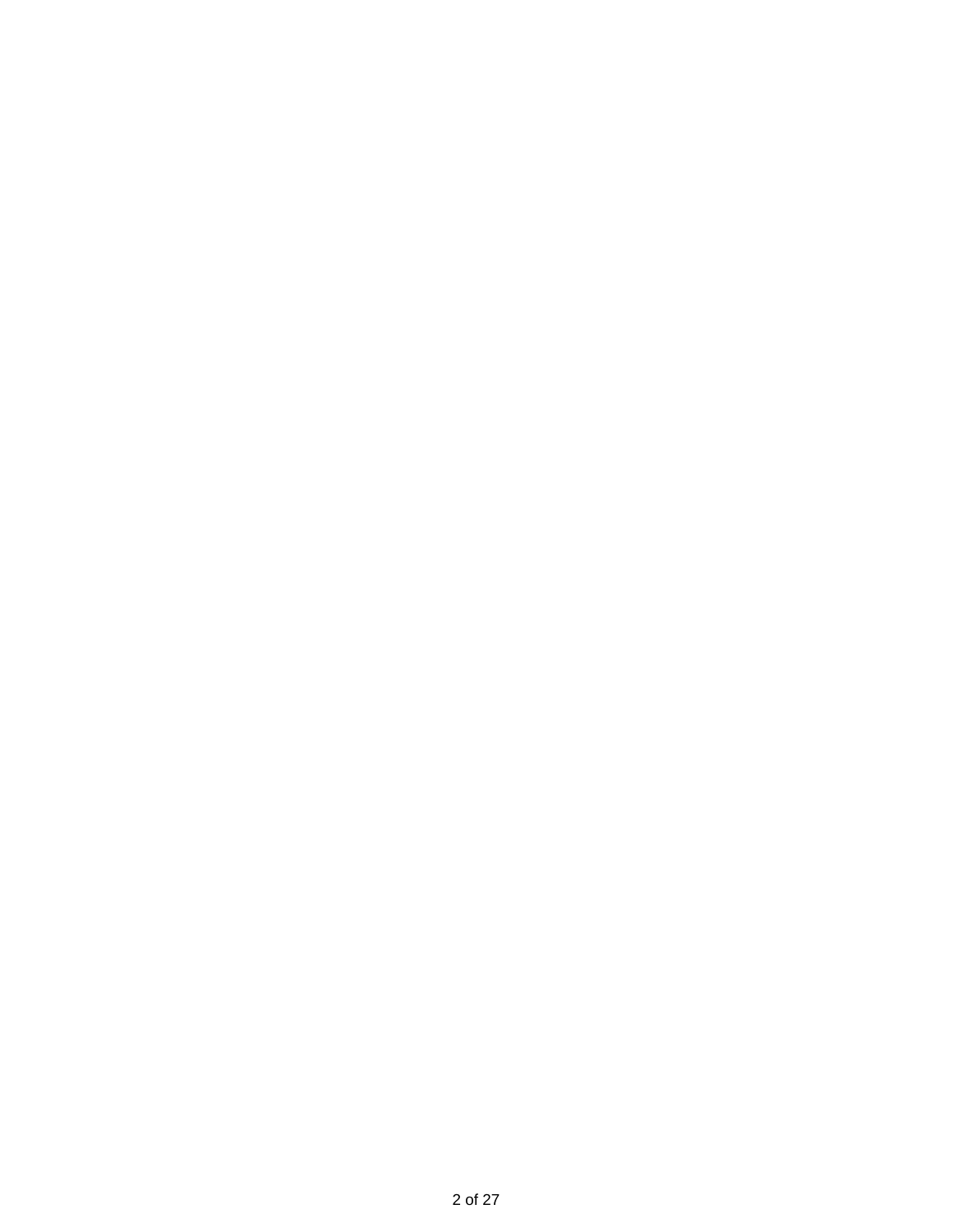**Page 10, Q1. What would make NACC membership more valuable to you?**

| 1              | more local education offerings                                                                                                                                                                                                                                                                                                                                                                                                                                                                                                                                                                                                                                                                                                                                                                                                                                                                                                                                                                                      | Nov 10, 2012 2:10 PM  |
|----------------|---------------------------------------------------------------------------------------------------------------------------------------------------------------------------------------------------------------------------------------------------------------------------------------------------------------------------------------------------------------------------------------------------------------------------------------------------------------------------------------------------------------------------------------------------------------------------------------------------------------------------------------------------------------------------------------------------------------------------------------------------------------------------------------------------------------------------------------------------------------------------------------------------------------------------------------------------------------------------------------------------------------------|-----------------------|
| $\overline{2}$ | Encouraging more participation at conventions                                                                                                                                                                                                                                                                                                                                                                                                                                                                                                                                                                                                                                                                                                                                                                                                                                                                                                                                                                       | Nov 9, 2012 7:00 PM   |
| 3              | I would like to see more revisioning of Regional structures and identify new<br>pathways for collaboration and ongoing education and fellowship as supervisors.                                                                                                                                                                                                                                                                                                                                                                                                                                                                                                                                                                                                                                                                                                                                                                                                                                                     | Nov 7, 2012 9:53 AM   |
| 4              | More access to materials from the national conference.                                                                                                                                                                                                                                                                                                                                                                                                                                                                                                                                                                                                                                                                                                                                                                                                                                                                                                                                                              | Nov 5, 2012 9:31 PM   |
| 5              | Support for acceptance of my certification application.                                                                                                                                                                                                                                                                                                                                                                                                                                                                                                                                                                                                                                                                                                                                                                                                                                                                                                                                                             | Nov 3, 2012 1:59 PM   |
| 6              | I would need to have a better attitude about NACC in general. I feel it was<br>forced on me because of the requirement for employment.                                                                                                                                                                                                                                                                                                                                                                                                                                                                                                                                                                                                                                                                                                                                                                                                                                                                              | Nov 2, 2012 2:08 PM   |
| 7              | Regional conferences                                                                                                                                                                                                                                                                                                                                                                                                                                                                                                                                                                                                                                                                                                                                                                                                                                                                                                                                                                                                | Nov 2, 2012 12:16 PM  |
| 8              | Finding more time to actually be more involved                                                                                                                                                                                                                                                                                                                                                                                                                                                                                                                                                                                                                                                                                                                                                                                                                                                                                                                                                                      | Nov 1, 2012 10:38 PM  |
| $9\,$          | Networking                                                                                                                                                                                                                                                                                                                                                                                                                                                                                                                                                                                                                                                                                                                                                                                                                                                                                                                                                                                                          | Nov 1, 2012 8:01 PM   |
| 10             | more educational opportunities on line                                                                                                                                                                                                                                                                                                                                                                                                                                                                                                                                                                                                                                                                                                                                                                                                                                                                                                                                                                              | Nov 1, 2012 12:13 PM  |
| 11             | workshops in CT, National Convention closer like in Philly, PA or Baltimore, MD                                                                                                                                                                                                                                                                                                                                                                                                                                                                                                                                                                                                                                                                                                                                                                                                                                                                                                                                     | Nov 1, 2012 11:50 AM  |
| 12             | I find valuable - as it continues to move into the future                                                                                                                                                                                                                                                                                                                                                                                                                                                                                                                                                                                                                                                                                                                                                                                                                                                                                                                                                           | Nov 1, 2012 11:18 AM  |
| 13             | more conferences in the NY area                                                                                                                                                                                                                                                                                                                                                                                                                                                                                                                                                                                                                                                                                                                                                                                                                                                                                                                                                                                     | Nov 1, 2012 7:59 AM   |
| 14             | Nothing. At my life stage, I am content to be a retired member.                                                                                                                                                                                                                                                                                                                                                                                                                                                                                                                                                                                                                                                                                                                                                                                                                                                                                                                                                     | Nov 1, 2012 4:05 AM   |
| 15             | I have another much longer-held "expertise" than NACC membership, as a<br>Cenacle Sister. I use it informally now in my continuing ministry of spiritual<br>direction and giving of individually directed retreats (mostly the Ignatian 19th<br>Annotation Retreat - now by phone/email). From the beginning of my NACC<br>membership/practise of chaplaincy, I was aware of the importance of deep<br>spirituality for practising chaplains themselves. This is currently being looked into<br>seriously now in NACC, from what I read of it in NACC publications. It would be<br>valuable for me if I can be of use to NACC in this area of service now. I would be<br>happy to offer my services, if it is needed. I am limited by transportation - doing it<br>by phone and email is the best I can offer. Pls. cf. our website:<br>cenaclesisters.org for a fuller information on what my congregation's spiritual<br>direction/retreats ministry is, and I am a Cenacle Sister for 54 years now, doing<br>our | Oct 31, 2012 10:56 PM |
| 16             | More continuing education, please. Recommend books please.                                                                                                                                                                                                                                                                                                                                                                                                                                                                                                                                                                                                                                                                                                                                                                                                                                                                                                                                                          | Oct 31, 2012 10:15 PM |
| 17             | If I tool advantage of more that is offered                                                                                                                                                                                                                                                                                                                                                                                                                                                                                                                                                                                                                                                                                                                                                                                                                                                                                                                                                                         | Oct 31, 2012 3:28 PM  |
| 18             | A more active state/local connection.                                                                                                                                                                                                                                                                                                                                                                                                                                                                                                                                                                                                                                                                                                                                                                                                                                                                                                                                                                               | Oct 31, 2012 9:26 AM  |
| 19             | Having small regional meetings with local chaplains as we had some years ago.                                                                                                                                                                                                                                                                                                                                                                                                                                                                                                                                                                                                                                                                                                                                                                                                                                                                                                                                       | Oct 30, 2012 7:07 PM  |
| 20             | Continue to do the good work you are doing; anything to deseminate research to<br>membership is much appreciated--I always look first for the Research Section in                                                                                                                                                                                                                                                                                                                                                                                                                                                                                                                                                                                                                                                                                                                                                                                                                                                   | Oct 30, 2012 3:13 PM  |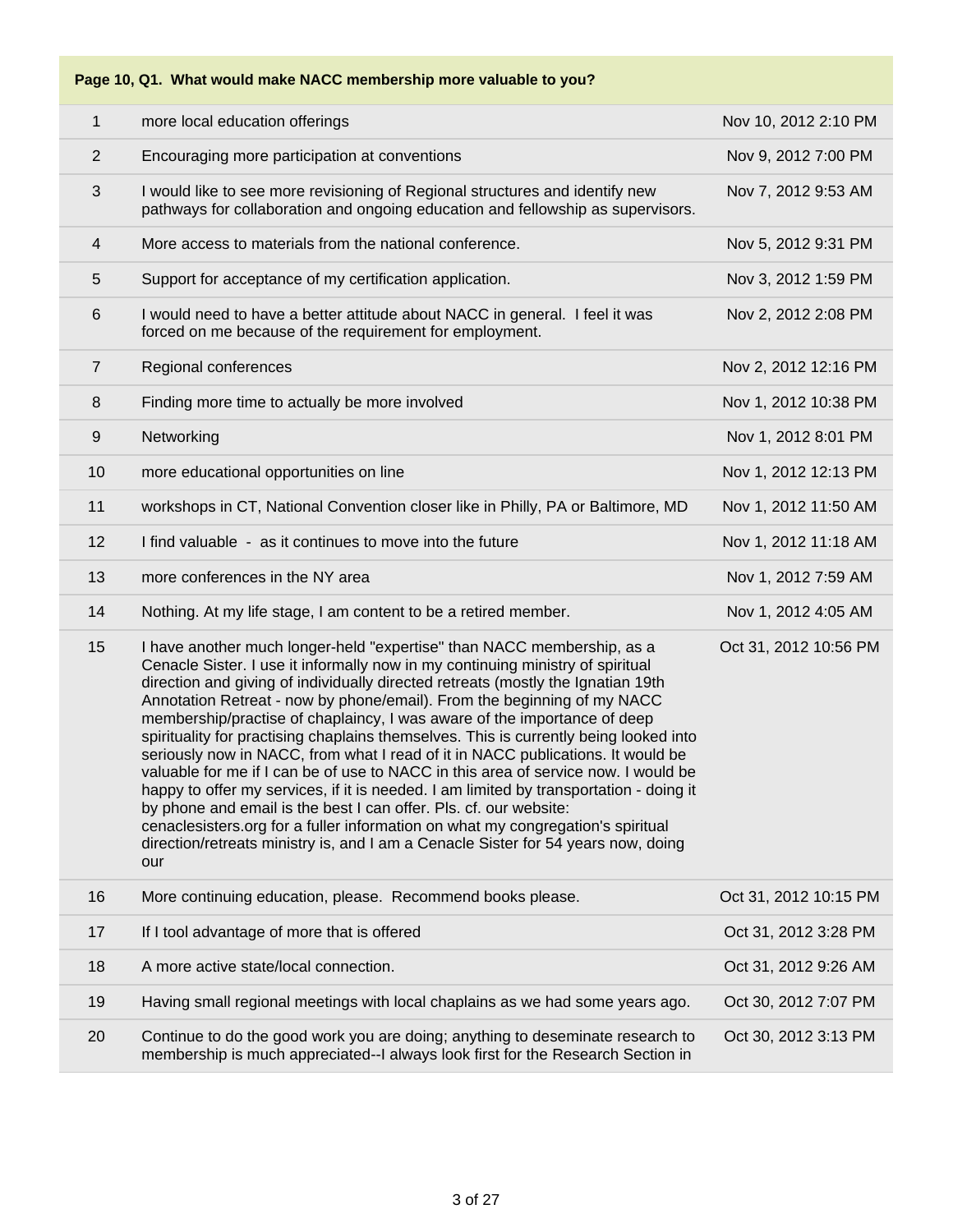**Page 10, Q1. What would make NACC membership more valuable to you?**

|    | Vision                                                                                                                                                                                                                                                                                                                                                                                                                                                                                                                           |                       |
|----|----------------------------------------------------------------------------------------------------------------------------------------------------------------------------------------------------------------------------------------------------------------------------------------------------------------------------------------------------------------------------------------------------------------------------------------------------------------------------------------------------------------------------------|-----------------------|
| 21 | Become more current, do reseach, join with APC, provide us with something<br>tangible for the funds we have to pay in.                                                                                                                                                                                                                                                                                                                                                                                                           | Oct 30, 2012 2:06 PM  |
| 22 | Material from website and would be available!                                                                                                                                                                                                                                                                                                                                                                                                                                                                                    | Oct 30, 2012 1:19 PM  |
| 23 | Continue (expand?) leadership's collation and dissemination of national and<br>regional trends and impacts on Pastoral Care in today's volatile health care<br>market; also continue advocacy.                                                                                                                                                                                                                                                                                                                                   | Oct 30, 2012 9:36 AM  |
| 24 | Keeping me posted on the development and areas of interests                                                                                                                                                                                                                                                                                                                                                                                                                                                                      | Oct 30, 2012 8:59 AM  |
| 25 | More ethnic and ethnocentric initiatives for annual conference themes, workshop<br>speakers liturgical celebrations would be a keen priority.                                                                                                                                                                                                                                                                                                                                                                                    | Oct 30, 2012 8:35 AM  |
| 26 | NACC membership is already very valuable. I would suggest that NACC could<br>think of providing "Chaplain badges" to its members somthing similar to what the<br>cops have. I have seen some chaplains having that type of badge. Just a<br>suggestion.                                                                                                                                                                                                                                                                          | Oct 30, 2012 6:38 AM  |
| 27 | The number of CEU's required and categories have changed almost every time I<br>have been recertified. No professional of any discipline I work with has so much.<br>I am disappointed in the path NACC has taken: keeping up with the "Jone's",<br>and so much emphasis on Professionalism and salaries. I feel sometimes that<br>we lose sight of the sick and grieving. Being a member is very expensive, and<br>time consuming. I am a hospice chaplain and my self-care needs and NACC<br>sometimes seem to be in conflict. | Oct 29, 2012 9:58 PM  |
| 28 | More practical advice in "Vision."                                                                                                                                                                                                                                                                                                                                                                                                                                                                                               | Oct 29, 2012 7:00 PM  |
| 29 | It has taken 10 years to demonstrate the value we offer to the bottom line of<br>organizations and we still have not done a very effective job - if we want to have<br>chaplains for the future we need to collectively resolve this issue.                                                                                                                                                                                                                                                                                      | Oct 29, 2012 4:12 PM  |
| 30 | I will no longer be working as a chaplain due to age, but will be volunteering as a<br>Eucharistic Minister for the first time.                                                                                                                                                                                                                                                                                                                                                                                                  | Oct 29, 2012 4:10 PM  |
| 31 | Regionalization and Regional meetings to meet others twice a year                                                                                                                                                                                                                                                                                                                                                                                                                                                                | Oct 29, 2012 2:19 PM  |
| 32 | A chance to dialogue about some of the changes in hospital settings -- e.g.<br>charting, -- in contrast to presence with patients, family members and staff.                                                                                                                                                                                                                                                                                                                                                                     | Oct 29, 2012 1:26 PM  |
| 33 | Book reviews, and ministering to various bedside situations and model prayers                                                                                                                                                                                                                                                                                                                                                                                                                                                    | Oct 29, 2012 12:43 PM |
| 34 | potential for more regional activity                                                                                                                                                                                                                                                                                                                                                                                                                                                                                             | Oct 29, 2012 12:05 PM |
| 35 | Perhaps more area meetings with the opportunity for peer support                                                                                                                                                                                                                                                                                                                                                                                                                                                                 | Oct 29, 2012 10:35 AM |
| 36 | It would be nice to do more teleconferencing. I read the content of other<br>conferences and wish I would be there, but is not always feasible due to time or<br>expense.                                                                                                                                                                                                                                                                                                                                                        | Oct 29, 2012 10:21 AM |
| 37 | If it continues to provide valuable information for the members                                                                                                                                                                                                                                                                                                                                                                                                                                                                  | Oct 29, 2012 9:33 AM  |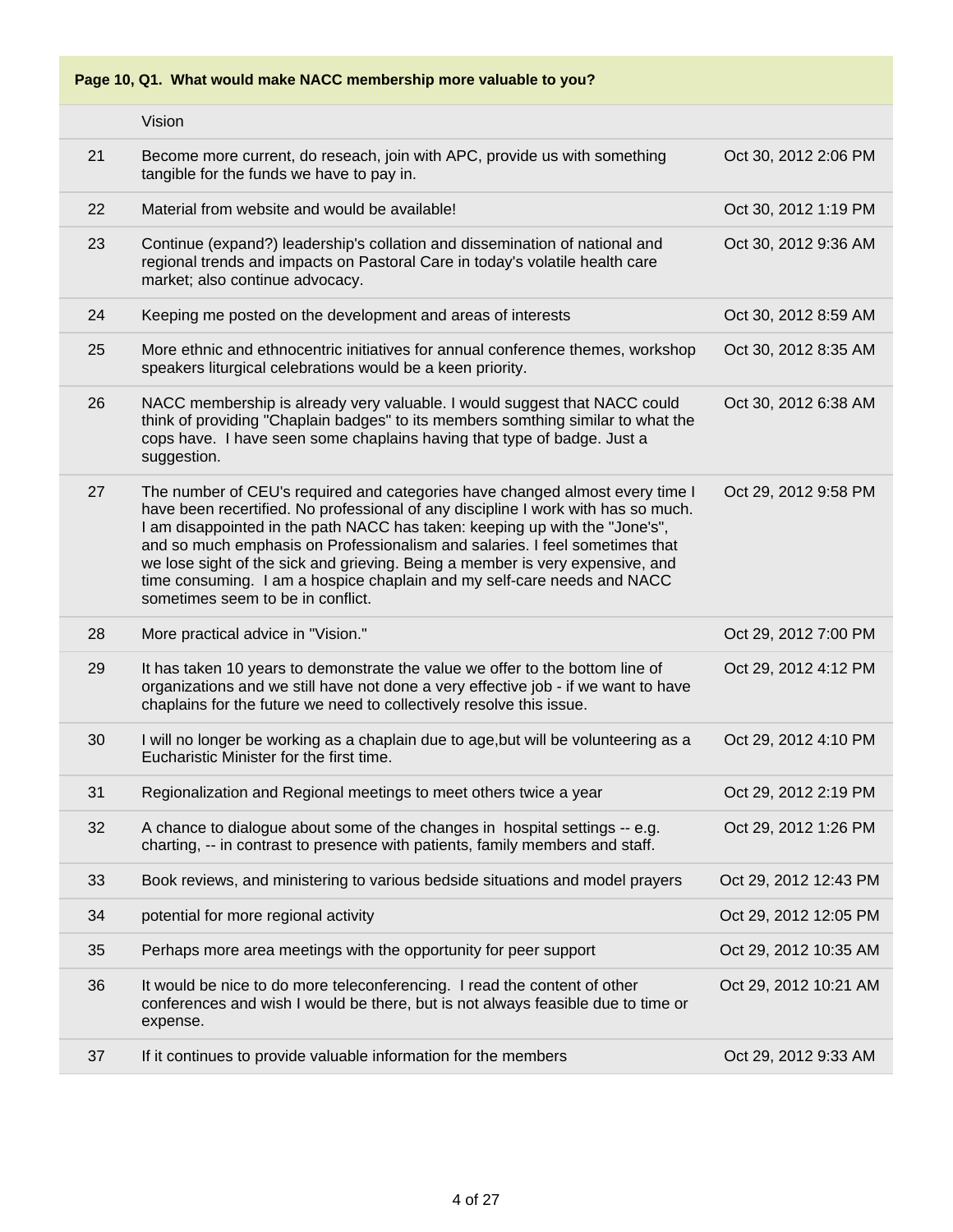| 38 | Support and collaboration with other members                                                                                                                                                                                                                                                                                                         | Oct 29, 2012 8:42 AM  |
|----|------------------------------------------------------------------------------------------------------------------------------------------------------------------------------------------------------------------------------------------------------------------------------------------------------------------------------------------------------|-----------------------|
| 39 | nothing at this time                                                                                                                                                                                                                                                                                                                                 | Oct 29, 2012 8:01 AM  |
| 40 | No suggestion.                                                                                                                                                                                                                                                                                                                                       | Oct 29, 2012 4:48 AM  |
| 41 | providing ministry stories from individual members and offering new techniques<br>of doing ministry in such a diversified society                                                                                                                                                                                                                    | Oct 28, 2012 9:15 PM  |
| 42 | help with thr renewal process                                                                                                                                                                                                                                                                                                                        | Oct 28, 2012 7:08 PM  |
| 43 | --Open theogical dialogue with Bishop liaison and accademic theologians. --<br>development of theology of chaplaincy in relation to Vat II lay ministry; relation<br>to lay ecclesial ministers; relation to dioceses; -- recension of USCCB's<br>committee statement on Reiki and in its place development of guidelines for<br>scientific inquiry. | Oct 28, 2012 6:33 PM  |
| 44 | have the annual conference in California.                                                                                                                                                                                                                                                                                                            | Oct 28, 2012 5:32 PM  |
| 45 | I can't think of anything.                                                                                                                                                                                                                                                                                                                           | Oct 28, 2012 1:28 PM  |
| 46 | To accept my application & to value my recent educational blessings & grant me<br>Recertification.                                                                                                                                                                                                                                                   | Oct 28, 2012 1:10 PM  |
| 47 | Keep up the good work you do. Thanks!                                                                                                                                                                                                                                                                                                                | Oct 28, 2012 10:48 AM |
| 48 | More talks, audioconferences, materials on the Sprituality of our work (Scripture,<br>prayer etc. And some events in my town.                                                                                                                                                                                                                        | Oct 28, 2012 8:28 AM  |
| 49 | More local programs in the western NY area.                                                                                                                                                                                                                                                                                                          | Oct 28, 2012 7:33 AM  |
| 50 | Maybe participating in more NACC events but I also value greatly being<br>connected with chaplains from APC.                                                                                                                                                                                                                                         | Oct 28, 2012 4:48 AM  |
| 51 | Nothing right now.                                                                                                                                                                                                                                                                                                                                   | Oct 27, 2012 9:35 PM  |
| 52 | You couldn't do it better. (I would recommend reducing the newsletter to<br>monthly, though, since there always seems to be so much repetition in it).<br>Thanks for asking.                                                                                                                                                                         | Oct 27, 2012 5:45 PM  |
| 53 | The need for ongoing education and re-certification is tedious and makes<br>belonging to NACC more work than benefit.                                                                                                                                                                                                                                | Oct 27, 2012 3:32 PM  |
| 54 | More info on the locals.                                                                                                                                                                                                                                                                                                                             | Oct 27, 2012 1:31 PM  |
| 55 | Amp up the website. APC site has more usable resources, we lag a bit on that.                                                                                                                                                                                                                                                                        | Oct 27, 2012 11:27 AM |
| 56 | a local "go-to" person to represent NACC                                                                                                                                                                                                                                                                                                             | Oct 27, 2012 10:16 AM |
| 57 | I miss having the Vision magazine sent. I is difficult for me personally to read the<br>information on the computer.                                                                                                                                                                                                                                 | Oct 27, 2012 9:11 AM  |
| 58 | Information for a retired chaplain who has health issues. You see I do want to<br>serve God - yet I can no longer go out into the work place not even on a                                                                                                                                                                                           | Oct 27, 2012 7:30 AM  |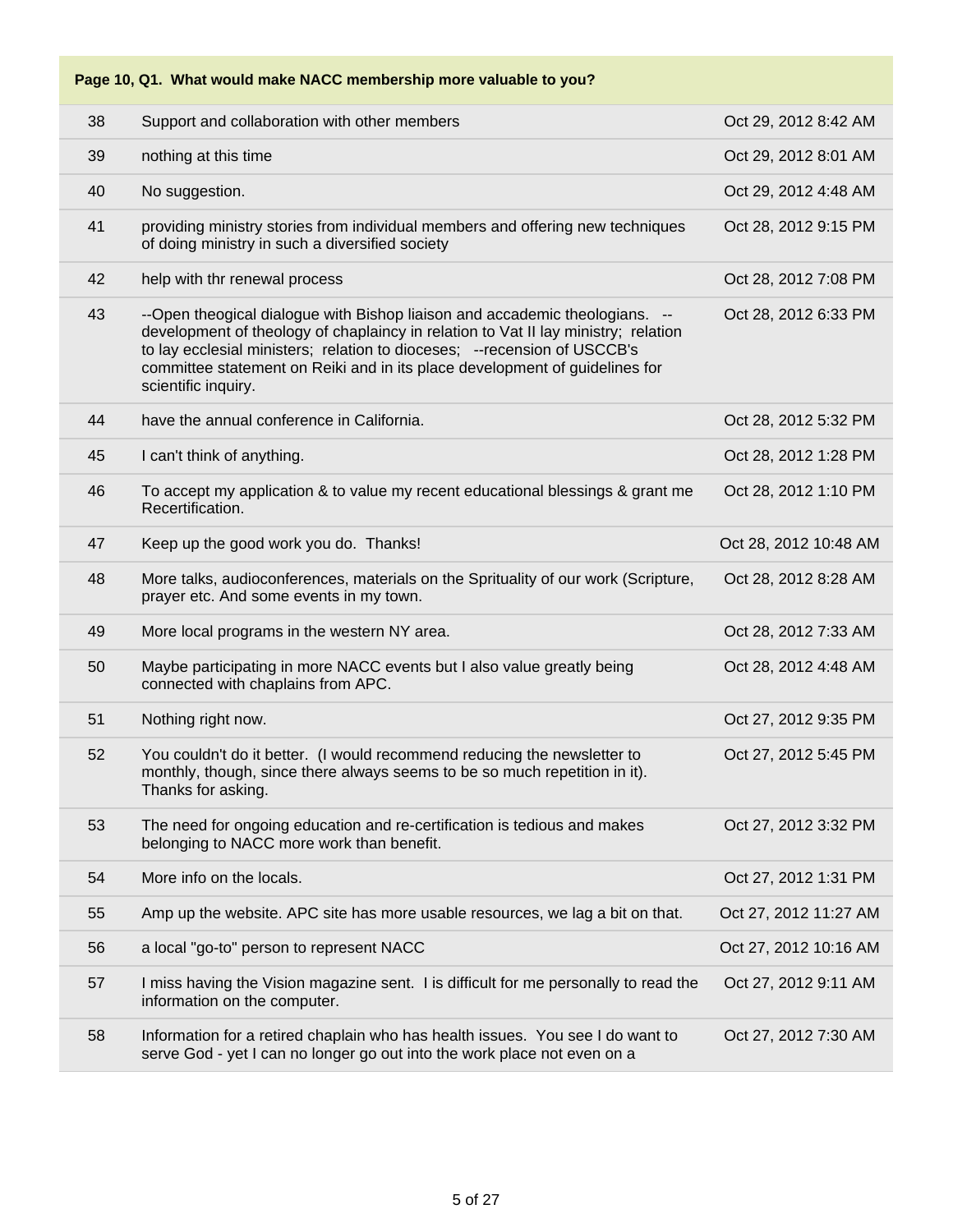| Page 10, Q1. What would make NACC membership more valuable to you? |                                                                                                                                                                                          |                       |  |
|--------------------------------------------------------------------|------------------------------------------------------------------------------------------------------------------------------------------------------------------------------------------|-----------------------|--|
|                                                                    | volunteer basis. Yet I feel God is calling me to do something. This is an<br>important issue to me and I would think others.                                                             |                       |  |
| 59                                                                 | Everything seems to happen east of the Mississippi we get left out on the west<br>coast. Years ago we had several conferences in Seattle and Portland. That has<br>not happened in years | Oct 27, 2012 12:43 AM |  |
| 60                                                                 | More local educational opportunities.                                                                                                                                                    | Oct 26, 2012 9:59 PM  |  |
| 61                                                                 | bringing a conference back to the SF Bay Area                                                                                                                                            | Oct 26, 2012 8:30 PM  |  |
| 62                                                                 | More local networking that is close enough to attend                                                                                                                                     | Oct 26, 2012 6:44 PM  |  |
| 63                                                                 | If we would widen our membership to possibly include Episcopals.                                                                                                                         | Oct 26, 2012 6:39 PM  |  |
| 64                                                                 | retired to retain perpetual certification<br>when                                                                                                                                        | Oct 26, 2012 6:38 PM  |  |
| 65                                                                 | Can't think of anything                                                                                                                                                                  | Oct 26, 2012 3:47 PM  |  |
| 66                                                                 | More local connecters                                                                                                                                                                    | Oct 26, 2012 3:37 PM  |  |
| 67                                                                 | We could us more local support groups or meetings.                                                                                                                                       | Oct 26, 2012 3:18 PM  |  |
| 68                                                                 | If my ministry allowed for better use of what is offered.                                                                                                                                | Oct 26, 2012 1:37 PM  |  |
| 69                                                                 | Perhaps spending more time informing myself.                                                                                                                                             | Oct 26, 2012 1:34 PM  |  |
| 70                                                                 | More educational opportunities at the local level.                                                                                                                                       | Oct 26, 2012 11:35 AM |  |
| 71                                                                 | Information about the on-goings of the NACC.                                                                                                                                             | Oct 26, 2012 11:19 AM |  |
| 72                                                                 | when you have workshop lable them into the specific areas for certificate<br>renewal                                                                                                     | Oct 26, 2012 11:05 AM |  |
| 73                                                                 | Lowering the cost of the Annual Meeting                                                                                                                                                  | Oct 26, 2012 10:28 AM |  |
| 74                                                                 | Occasional face to face meetings with NACC members in Chicago vicinity.                                                                                                                  | Oct 26, 2012 9:48 AM  |  |
| 75                                                                 | more emphasis on research re: chaplaincy                                                                                                                                                 | Oct 26, 2012 9:43 AM  |  |
| 76                                                                 | collaboration with other groups                                                                                                                                                          | Oct 26, 2012 9:29 AM  |  |
| 77                                                                 | Even that I'm retired I like keeping up with what is happening in my field of<br>Chaplaincy                                                                                              | Oct 26, 2012 9:29 AM  |  |
| 78                                                                 | greater regional accessibility, greater diversity in conference topics                                                                                                                   | Oct 26, 2012 8:58 AM  |  |
| 79                                                                 | At this time I have no suggestions, thank you.                                                                                                                                           | Oct 26, 2012 8:29 AM  |  |
| 80                                                                 | It is valuable enough to me.                                                                                                                                                             | Oct 26, 2012 8:01 AM  |  |
| 81                                                                 | If I had continuing education funds to go to the offerings                                                                                                                               | Oct 26, 2012 7:43 AM  |  |
| 82                                                                 | Local support groups for chaplains                                                                                                                                                       | Oct 26, 2012 7:17 AM  |  |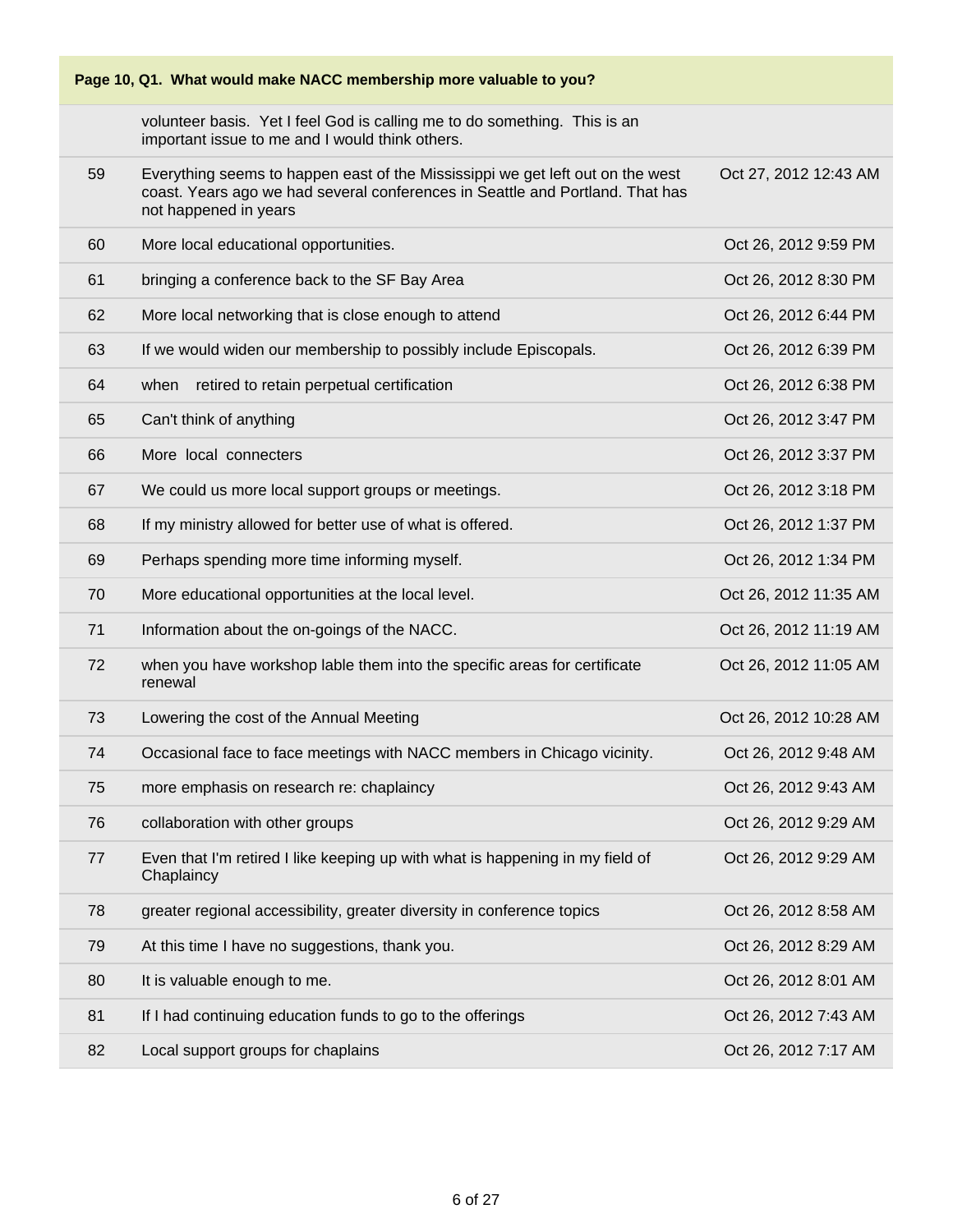| 83  | I really liked our former Region status. It helped us to share our common goals<br>and problems related to our area of the country - it gave us the support we<br>needed because we were able to meet, get to know one another and share our<br>common problems and successes. I feel our situation is like our present US<br>government. We are not all faced with the same agendas, economic status and<br>cultural issues. Most common goals are shared at this level but some of us get<br>left behind or left out because of our own unique status. | Oct 26, 2012 7:08 AM  |
|-----|----------------------------------------------------------------------------------------------------------------------------------------------------------------------------------------------------------------------------------------------------------------------------------------------------------------------------------------------------------------------------------------------------------------------------------------------------------------------------------------------------------------------------------------------------------|-----------------------|
| 84  | More intential work with supervisors                                                                                                                                                                                                                                                                                                                                                                                                                                                                                                                     | Oct 26, 2012 5:39 AM  |
| 85  | Connection with other chaplains, other than the one I work with. Providing<br>personal spiritual enrichment opportunities. Annual conference retreat is great.                                                                                                                                                                                                                                                                                                                                                                                           | Oct 26, 2012 5:34 AM  |
| 86  | If we could have more local conferences and not always on Saturdays. I will<br>miss going to the National Conference this year. I liked having it in Milwaukee<br>the past two years.                                                                                                                                                                                                                                                                                                                                                                    | Oct 26, 2012 4:46 AM  |
| 87  | Please continue to provide the audio conferences. They are very valuable to<br>me.                                                                                                                                                                                                                                                                                                                                                                                                                                                                       | Oct 26, 2012 12:23 AM |
| 88  | More diversity in spiritual views.                                                                                                                                                                                                                                                                                                                                                                                                                                                                                                                       | Oct 25, 2012 11:16 PM |
| 89  | Increased local, regional, meetings.                                                                                                                                                                                                                                                                                                                                                                                                                                                                                                                     | Oct 25, 2012 10:10 PM |
| 90  | More value for the money - I'm not sure how my membership money is spent. I<br>miss the print version of Vision. I am not likely to access it on the web.                                                                                                                                                                                                                                                                                                                                                                                                | Oct 25, 2012 10:04 PM |
| 91  | A NACC Conference Los Angeles                                                                                                                                                                                                                                                                                                                                                                                                                                                                                                                            | Oct 25, 2012 9:19 PM  |
| 92  | I really need to get certified.                                                                                                                                                                                                                                                                                                                                                                                                                                                                                                                          | Oct 25, 2012 9:02 PM  |
| 93  | To participate in task force, boards, development                                                                                                                                                                                                                                                                                                                                                                                                                                                                                                        | Oct 25, 2012 9:00 PM  |
| 94  | Dual apc-nacc                                                                                                                                                                                                                                                                                                                                                                                                                                                                                                                                            | Oct 25, 2012 7:54 PM  |
| 95  | If I would take the time to read and use more of the resources you offer. I enjoy<br>it when I do.                                                                                                                                                                                                                                                                                                                                                                                                                                                       | Oct 25, 2012 7:53 PM  |
| 96  | I can't think of anything at present. There are many resources and opportunities<br>through NACC that I have yet to explore, being so newly a member.                                                                                                                                                                                                                                                                                                                                                                                                    | Oct 25, 2012 7:31 PM  |
| 97  | having a convention closer to nyc                                                                                                                                                                                                                                                                                                                                                                                                                                                                                                                        | Oct 25, 2012 7:27 PM  |
| 98  | Connectedness, resourcefulness, cumulative experience and knowledge and<br>common goal with clarity of mission guided by NACC                                                                                                                                                                                                                                                                                                                                                                                                                            | Oct 25, 2012 7:23 PM  |
| 99  | good resource                                                                                                                                                                                                                                                                                                                                                                                                                                                                                                                                            | Oct 25, 2012 7:22 PM  |
| 100 | Do something that reaches out to those of us most distant from the central<br>offices and where most of the live inservice offerings take place. Since we lost<br>our regional meetings, NACC has lost touch with us who are looking for practical<br>support. As I must read so much material that comes across my desk, I don't<br>want to read lengthy frequent communications from NACC. The VISION use to<br>be something I found so helpful and I read cover to cover because it was                                                               | Oct 25, 2012 6:58 PM  |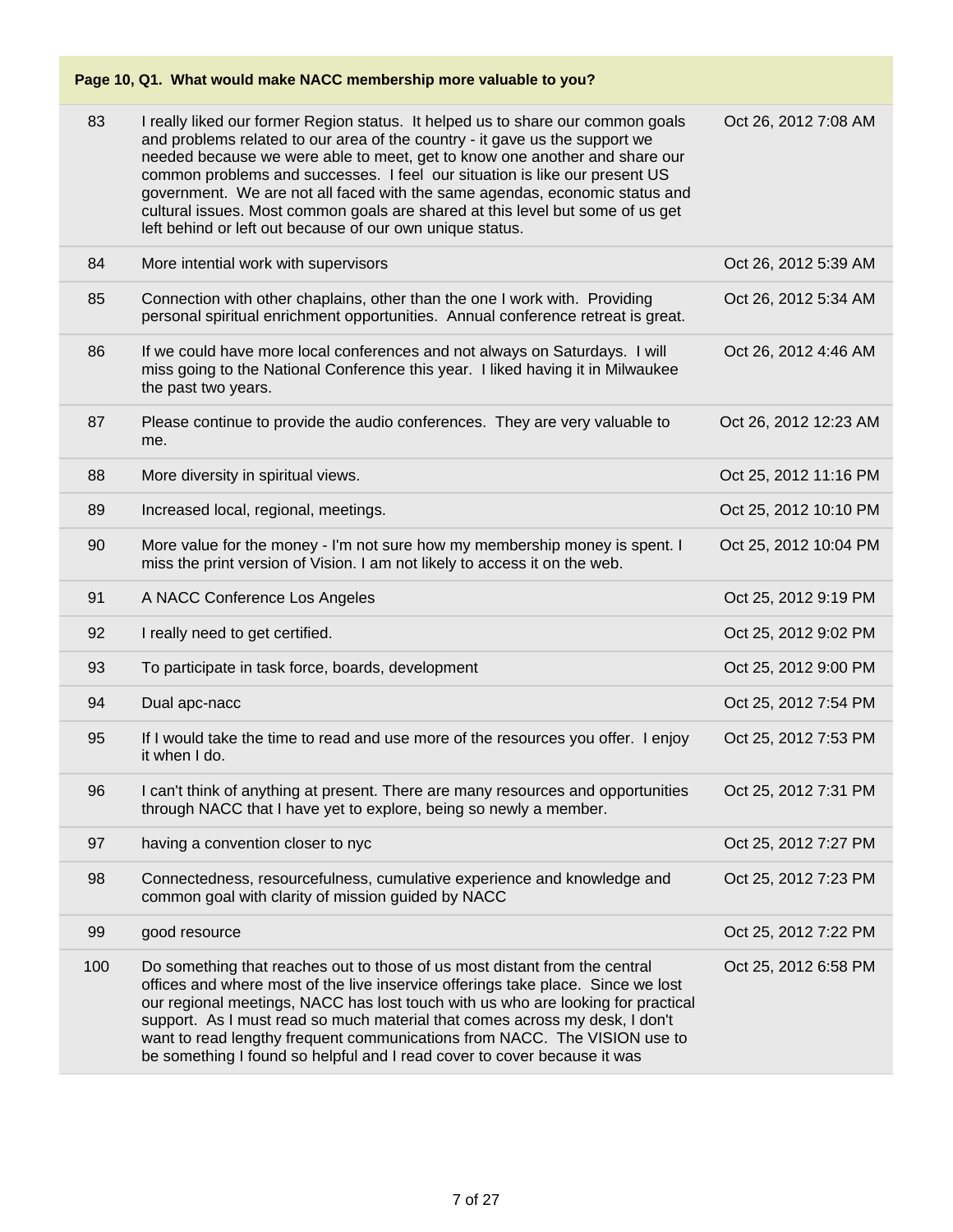information I was seeking. When NACC began to focus so much on reconfiguration and joining up with other CPE groups in the country, I lost interest. The old copies of Vision which I have in paper form are easily used by me. I would be hard put to find anything if I kept all the very long bulletins emailed to us so often. It just isn't an attractive or useful format for me.

| 101 | State regional conferences.                                                                                                                                                                                                                                                                                                                                                                                                                       | Oct 25, 2012 6:35 PM |
|-----|---------------------------------------------------------------------------------------------------------------------------------------------------------------------------------------------------------------------------------------------------------------------------------------------------------------------------------------------------------------------------------------------------------------------------------------------------|----------------------|
| 102 | I am beginning to become more involved, and I think it is a two way street. Like<br>Pablo Piccasso said, inspiration must find you working.                                                                                                                                                                                                                                                                                                       | Oct 25, 2012 6:04 PM |
| 103 | The ream work, resources and services provided by and through NACC                                                                                                                                                                                                                                                                                                                                                                                | Oct 25, 2012 6:02 PM |
| 104 | Being young and well enough to more actively participate                                                                                                                                                                                                                                                                                                                                                                                          | Oct 25, 2012 5:59 PM |
| 105 | better sharing of skills among chaplains                                                                                                                                                                                                                                                                                                                                                                                                          | Oct 25, 2012 5:27 PM |
| 106 | I do not know.                                                                                                                                                                                                                                                                                                                                                                                                                                    | Oct 25, 2012 5:27 PM |
| 107 | More conferences in an area of the country closer to where I live.                                                                                                                                                                                                                                                                                                                                                                                | Oct 25, 2012 5:05 PM |
| 108 | sending Vision in a hard copy through the post office mail like my magazine<br>"subscriptions", I use to read Vision cover to cover when you did that., I try to<br>stay off of my computer as much as possible.I still receive my alumni magazines<br>from Duke, and Chapel Hill, but not from Vision.                                                                                                                                           | Oct 25, 2012 4:59 PM |
| 109 | I would like to be more of a participant but time is so valuable and I am commited<br>to many things. I am at a place where I need to downsize my commitments. I<br>will participate when I can and look forward when I can.                                                                                                                                                                                                                      | Oct 25, 2012 4:58 PM |
|     |                                                                                                                                                                                                                                                                                                                                                                                                                                                   |                      |
| 110 | <i>i</i> am not sure.                                                                                                                                                                                                                                                                                                                                                                                                                             | Oct 25, 2012 4:39 PM |
| 111 | More support for chaplains in secular institutions                                                                                                                                                                                                                                                                                                                                                                                                | Oct 25, 2012 4:39 PM |
| 112 | I am happy with what you are doing now - thank you!                                                                                                                                                                                                                                                                                                                                                                                               | Oct 25, 2012 4:33 PM |
| 113 | reduce the annual renewal fees                                                                                                                                                                                                                                                                                                                                                                                                                    | Oct 25, 2012 4:21 PM |
| 114 | If my current workplace offered more time for continuing education and if there<br>were a more standardized way of making sure all chaplains have the same type<br>of professional training. There are many places chaplains can work without<br>having any CPE training and/or theological training. To see folks without any<br>formalized training out in the workplace undermines all I have had to go through<br>to be a certified chaplain. | Oct 25, 2012 4:14 PM |
| 115 | Employment                                                                                                                                                                                                                                                                                                                                                                                                                                        | Oct 25, 2012 4:13 PM |
| 116 | At present, I feel encouraged by what is offered us.                                                                                                                                                                                                                                                                                                                                                                                              | Oct 25, 2012 4:05 PM |
| 117 | I cannnot think of any specifics                                                                                                                                                                                                                                                                                                                                                                                                                  | Oct 25, 2012 3:54 PM |
| 118 | HELP IN ESTABLISHING A LOCAL NACC CHAPLAIN MINISTRY NETWORK                                                                                                                                                                                                                                                                                                                                                                                       | Oct 25, 2012 3:48 PM |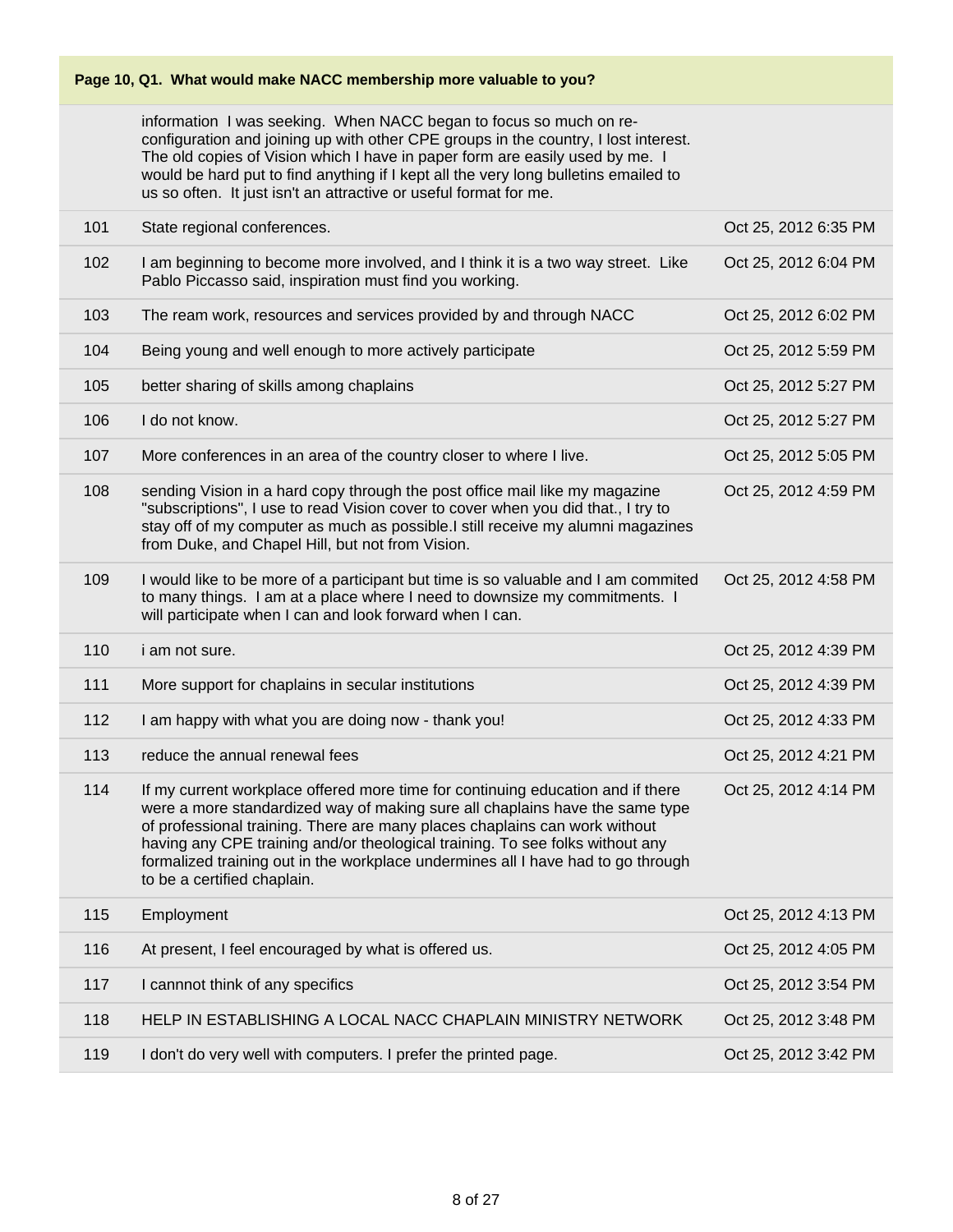|     | Page 10, Q1. What would make NACC membership more valuable to you?                                                                                                                                                                                                                                                                                                                                                                                                                                           |                      |
|-----|--------------------------------------------------------------------------------------------------------------------------------------------------------------------------------------------------------------------------------------------------------------------------------------------------------------------------------------------------------------------------------------------------------------------------------------------------------------------------------------------------------------|----------------------|
| 120 | To be asked to participate in a national NACC project or task force                                                                                                                                                                                                                                                                                                                                                                                                                                          | Oct 25, 2012 3:29 PM |
| 121 | I m an Emeritus member and I have no further needs                                                                                                                                                                                                                                                                                                                                                                                                                                                           | Oct 25, 2012 3:25 PM |
| 122 | More information that can point me to research articles, sources of current<br>trends/conversations in the field                                                                                                                                                                                                                                                                                                                                                                                             | Oct 25, 2012 2:59 PM |
| 123 | Hard copy of Vision. Better presentations throughout the annual conference.                                                                                                                                                                                                                                                                                                                                                                                                                                  | Oct 25, 2012 2:42 PM |
| 124 | Accessible cpu training time and location                                                                                                                                                                                                                                                                                                                                                                                                                                                                    | Oct 25, 2012 2:40 PM |
| 125 | Rotate places for National Conferences according to regions Nationwide.                                                                                                                                                                                                                                                                                                                                                                                                                                      | Oct 25, 2012 2:36 PM |
| 126 | A certificate issued after paying the Annual Membership Renewal fee.                                                                                                                                                                                                                                                                                                                                                                                                                                         | Oct 25, 2012 2:34 PM |
| 127 | Keep with and ahead of "The Signs of Our Times" which will continue to<br>demand more from us in the areas of biomedical ethics, ethical consultations<br>around beginning and end of life issues and other varied complex problems that<br>face those of us who serve within this ministry.                                                                                                                                                                                                                 | Oct 25, 2012 2:30 PM |
| 128 | printable Visionlocal, nucleus gatherings of members which would not require<br>traveling and financial drains. Lower yearly dues!!!!                                                                                                                                                                                                                                                                                                                                                                        | Oct 25, 2012 2:26 PM |
| 129 | Less CEU requirements per year                                                                                                                                                                                                                                                                                                                                                                                                                                                                               | Oct 25, 2012 2:21 PM |
| 130 | I don't know yet                                                                                                                                                                                                                                                                                                                                                                                                                                                                                             | Oct 25, 2012 2:20 PM |
| 131 | If I take the time to make it to a Conference                                                                                                                                                                                                                                                                                                                                                                                                                                                                | Oct 25, 2012 2:18 PM |
| 132 | Reduce required educational hours to 30 per year. Cost to renew membership<br>and to attend national conference are getting tougher to handle.                                                                                                                                                                                                                                                                                                                                                               | Oct 25, 2012 2:01 PM |
| 133 | I would like to have the opportunity to attend a regional education event and not<br>have to spend \$1000 in air flight and then for hotels, etc. Region to me would be<br>within the state not necessarily on the east coast or west coast. I also<br>appreciate it the times when I have been able to network.                                                                                                                                                                                             | Oct 25, 2012 1:56 PM |
| 134 | Bishops requiring anyone working as a chaplain to be a member or not get<br>endorsed.                                                                                                                                                                                                                                                                                                                                                                                                                        | Oct 25, 2012 1:55 PM |
| 135 | I'm not sure if you all have this already, but it looks as if I will be taking on the<br>Palliative Chaplain position at MD Anderson Cancer Center. If NACC has a<br>Palliative Chaplain Certification, that would be wonderful tool. Perhaps if there<br>was also something available that would enable me to study on line and acheive<br>an MDiv of the equivalent. I'm not sure, but I think the team here would like me<br>to have an MDiv as well as an MA, though it has not been required of me yet. | Oct 25, 2012 1:52 PM |
| 136 | Getting more support locally                                                                                                                                                                                                                                                                                                                                                                                                                                                                                 | Oct 25, 2012 1:45 PM |
| 137 | knowing more about what is provided                                                                                                                                                                                                                                                                                                                                                                                                                                                                          | Oct 25, 2012 1:40 PM |
| 138 | Stronger connection between local, state and national levels.                                                                                                                                                                                                                                                                                                                                                                                                                                                | Oct 25, 2012 1:39 PM |
| 139 | reduce the cost of my membership dues. i am a volunteer. the county /                                                                                                                                                                                                                                                                                                                                                                                                                                        | Oct 25, 2012 1:39 PM |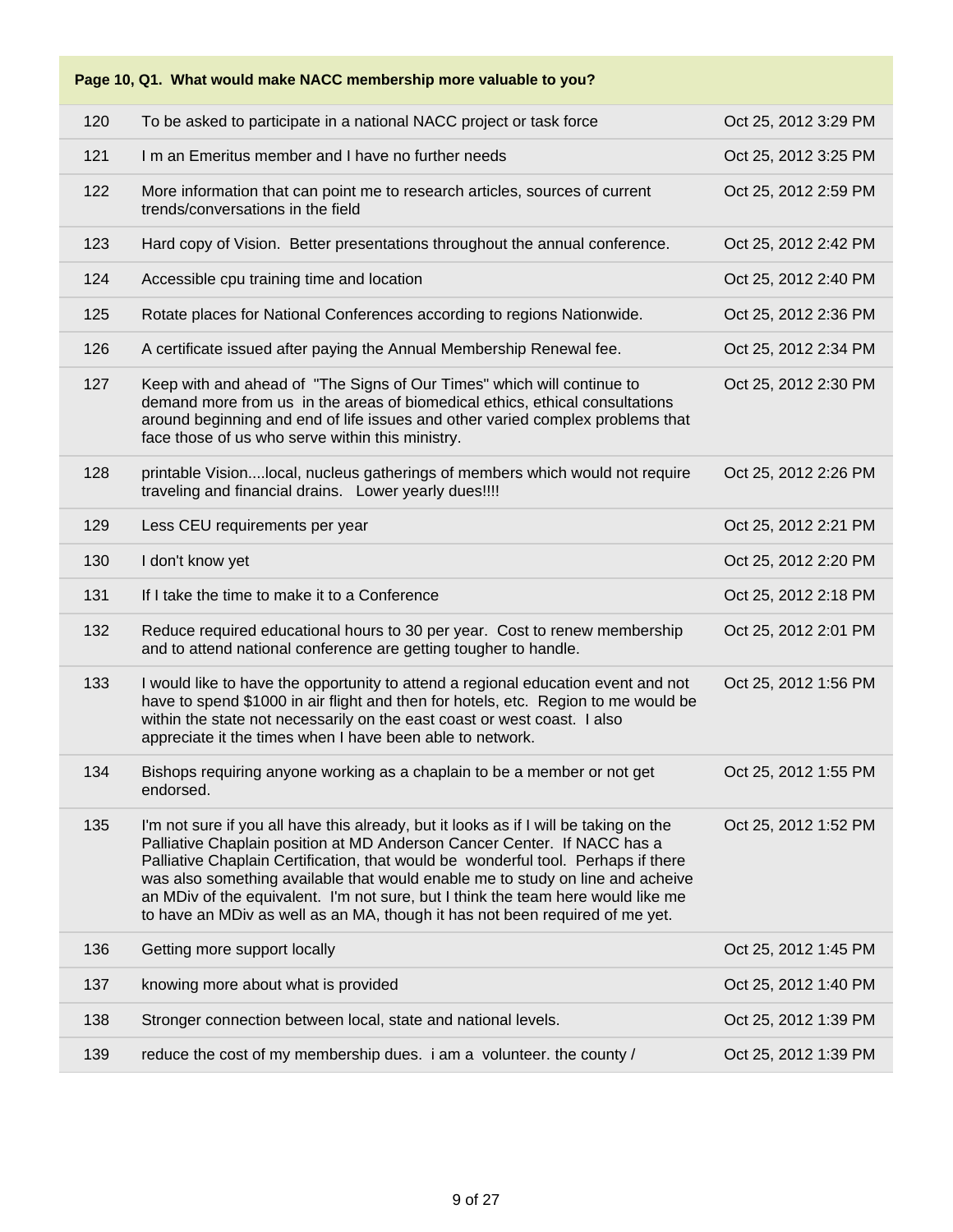

department does not pay for my dues, or conferences.

| 140 | More public advocacy; more assertiveness withe the bishops.                                                                                                                                                                                                                                                                                                                                                                                                                                                                                                                                     | Oct 25, 2012 1:33 PM  |
|-----|-------------------------------------------------------------------------------------------------------------------------------------------------------------------------------------------------------------------------------------------------------------------------------------------------------------------------------------------------------------------------------------------------------------------------------------------------------------------------------------------------------------------------------------------------------------------------------------------------|-----------------------|
| 141 | Gatherings the have the boards of NACC< NAJC and APC coming together in<br>one larger meeting, I get to mingle with former peers in CPE                                                                                                                                                                                                                                                                                                                                                                                                                                                         | Oct 25, 2012 1:32 PM  |
| 142 | Way to find Spiritual Directors in my area.                                                                                                                                                                                                                                                                                                                                                                                                                                                                                                                                                     | Oct 25, 2012 1:29 PM  |
| 143 | All okay                                                                                                                                                                                                                                                                                                                                                                                                                                                                                                                                                                                        | Oct 25, 2012 1:23 PM  |
| 144 | would it be possible to have reduction in dues.                                                                                                                                                                                                                                                                                                                                                                                                                                                                                                                                                 | Oct 25, 2012 1:18 PM  |
| 145 | There was no "other comments" box so, while it's more economical to have<br>Vision online, I rarely read it anymore because it is online.                                                                                                                                                                                                                                                                                                                                                                                                                                                       | Oct 25, 2012 1:17 PM  |
| 146 | finding an interest task force I can be part of in working on a common goal.                                                                                                                                                                                                                                                                                                                                                                                                                                                                                                                    | Oct 25, 2012 1:14 PM  |
| 147 | Something to help the out- West folks feel more connected. Maybe even have an<br>NACC annual conference in California.                                                                                                                                                                                                                                                                                                                                                                                                                                                                          | Oct 25, 2012 1:14 PM  |
| 148 | to please let all get the most important imformation so that we may not lack in<br>any news or imformation available.                                                                                                                                                                                                                                                                                                                                                                                                                                                                           | Oct 25, 2012 1:08 PM  |
| 149 | I stated earlier, having regional workshops, seminars where local chaplains can<br>get together, network, These were offered until about 2 yrs. ago. What happen?<br>It is very disappointing to not having them as Southern California is a very high<br>population with many hospitals and chaplains in the area could greatly benefit<br>from them.                                                                                                                                                                                                                                          | Oct 25, 2012 1:01 PM  |
| 150 | A complete orientation to NACC's resources and support services.                                                                                                                                                                                                                                                                                                                                                                                                                                                                                                                                | Oct 25, 2012 12:58 PM |
| 151 | Sometimes when I call/contact the office I feel like I am taking staff time and<br>intruding on their work. A softer more gentle approach would be welcomed.<br>Second, have convention in more different parts of the country. I realize this may<br>be determined based on where the most members are located.                                                                                                                                                                                                                                                                                | Oct 25, 2012 12:58 PM |
| 152 | At this point, nothing.                                                                                                                                                                                                                                                                                                                                                                                                                                                                                                                                                                         | Oct 25, 2012 12:55 PM |
| 153 | I LIKED WHEN VISION WAS AVAILABLE IN A MAGAZINE FOROM. ONE<br>COULD READ AN ARTICLE, AND PICK IT UP LATER TO CONTINUE.I<br>USUALLY READ IT FROM COVER TO COVER. READING ON THE<br>COMPPUTER IS NOT THAT EASY NOR IT THE COMPUTER ALWAYS<br>AVAILABLE TO ME.SOME OF THE ARTICLES COULD BE COPIED AND<br>DISCUSSED WITH STAFF.NOT ALL THE STAFF ARE NACC MEMBERS<br>AND/OR ELIGIBLE TO BE SO THE DISCUSSIONS SERVED AS<br>EDUCATIONAL AND BENEFICIAL FOR ALL.I APPRECIATE ALL THAT THE<br>NACC LEADERSHIPS DOES BUT AS I GET OLDER I AM GRATEFUL I CAN<br>MINISTER TO THE SICK AND THOSE IN NEED. | Oct 25, 2012 12:46 PM |
| 154 | professional growth opportunities in my local area                                                                                                                                                                                                                                                                                                                                                                                                                                                                                                                                              | Oct 25, 2012 12:45 PM |
| 155 | More Regional Events                                                                                                                                                                                                                                                                                                                                                                                                                                                                                                                                                                            | Oct 25, 2012 12:44 PM |
|     |                                                                                                                                                                                                                                                                                                                                                                                                                                                                                                                                                                                                 |                       |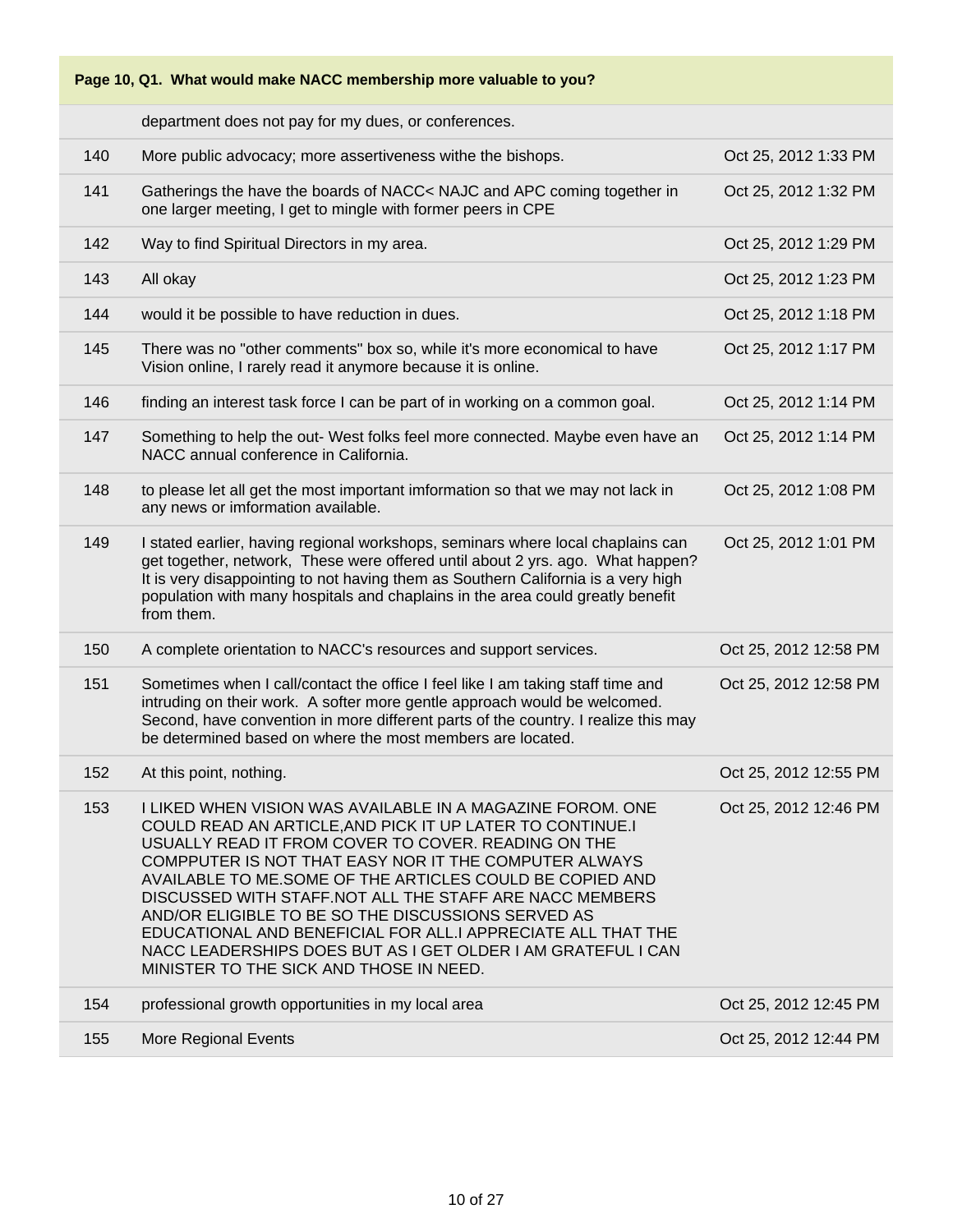**Page 10, Q1. What would make NACC membership more valuable to you?**

| 156 | Offer free on-line training to members like other groups do such as: AACC, etc.                                                                                                                                                                                                                          | Oct 25, 2012 12:43 PM |
|-----|----------------------------------------------------------------------------------------------------------------------------------------------------------------------------------------------------------------------------------------------------------------------------------------------------------|-----------------------|
| 157 | Nothing                                                                                                                                                                                                                                                                                                  | Oct 25, 2012 12:40 PM |
| 158 | If I could be considered for some sort of certification even though I do not have<br>the proper masters degree                                                                                                                                                                                           | Oct 25, 2012 12:35 PM |
| 159 | More outreach from a live person, not emails.                                                                                                                                                                                                                                                            | Oct 25, 2012 12:34 PM |
| 160 | more guiding of Catholic health ministry of chaplaincy along with CHA.                                                                                                                                                                                                                                   | Oct 25, 2012 12:32 PM |
| 161 | Helping people in the pew understand the role of Chaplain                                                                                                                                                                                                                                                | Oct 25, 2012 12:28 PM |
| 162 | Continuing to work with other cognate groups and joint national conferences.<br>Frankly, I find many of the workshops offered by APC to be more useful than<br>NACC conference workshops. Joint conferences would be a wonderful way for<br>everyone to benefit from the gifts of our two organizations. | Oct 25, 2012 12:27 PM |
| 163 | More opportunities to build and strengthen regional relationships.                                                                                                                                                                                                                                       | Oct 25, 2012 12:27 PM |
| 164 | Participation at Conferences and keeping to her eductional opportunities                                                                                                                                                                                                                                 | Oct 25, 2012 12:21 PM |
| 165 | I think it's good right now. I just don't have the time to participate in the many<br>offerings                                                                                                                                                                                                          | Oct 25, 2012 12:20 PM |
| 166 | Being more proactive and sensitive to members welfare and concern.                                                                                                                                                                                                                                       | Oct 25, 2012 12:20 PM |
|     |                                                                                                                                                                                                                                                                                                          |                       |
| 167 | More co-op with medical staff                                                                                                                                                                                                                                                                            | Oct 25, 2012 12:19 PM |
| 168 | Being able to attend the national conferences - usually too far away                                                                                                                                                                                                                                     | Oct 25, 2012 12:18 PM |
| 169 | My experience is that nursing home chaplains are on a totally different pay scale<br>from hospital chaplains. for awhile I considered not renewing my membership,<br>because of the costs                                                                                                                | Oct 25, 2012 12:14 PM |
| 170 | Don't have time to sit at the computer and read the Vision on line. Wish it was<br>back to the hard copy. Reginal meetings like we used to have in Perrysville.<br>They were well attended and close enough to attend by a large number of<br>people.                                                    | Oct 25, 2012 12:02 PM |
| 171 | Go back to weekend regional conferences.                                                                                                                                                                                                                                                                 | Oct 25, 2012 12:01 PM |
| 172 | either a sharing seesion for the stat reps to reinforce their efforts and offerings.<br>Or reestablish new forms of the "regions"                                                                                                                                                                        | Oct 25, 2012 12:00 PM |
| 173 | If there were more variety and workshops offered at the conferences (perhaps<br>opening up the conference to inviting Chaplains from the APC to offer<br>workshops.                                                                                                                                      | Oct 25, 2012 11:59 AM |
| 174 | To receive vision in hard copy as before.                                                                                                                                                                                                                                                                | Oct 25, 2012 11:56 AM |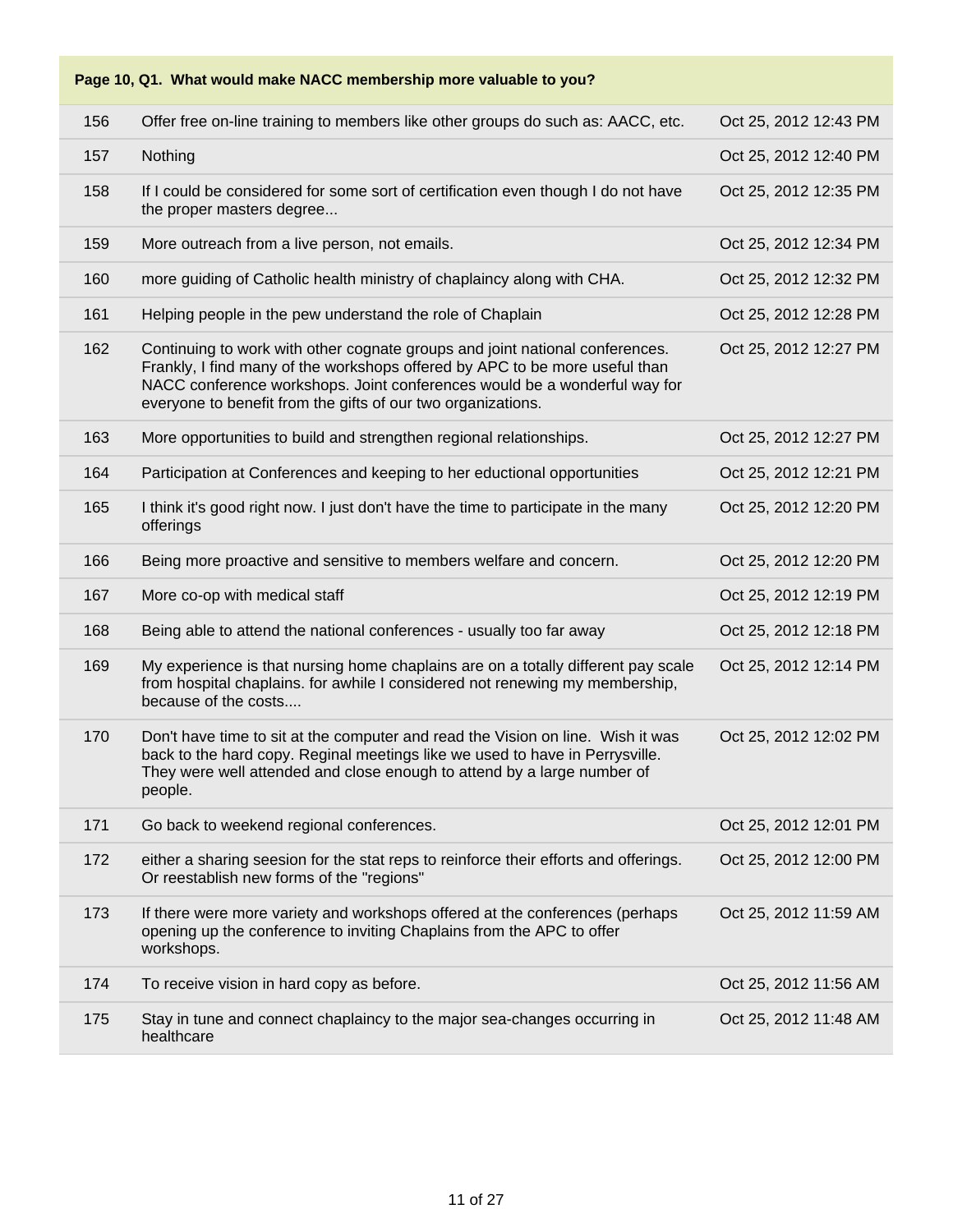**Page 10, Q1. What would make NACC membership more valuable to you?** 176 I actually don't like reading Vision on-line. I find it difficult seating to much time in front of a computer. Oct 25, 2012 11:48 AM 177 Certifing Board. Oct 25, 2012 9:56 AM 178 With monies being tight in all our facilities. whatever can be done to help in educating and supporting our members locally. The teleconferences are an example. Oct 25, 2012 9:25 AM 179 It would have been helpful to have had someone to talk with, who had been through a certification interview. Oct 25, 2012 7:42 AM 180 Assisting them to get job positions and promoting the scale of salary. Oct 24, 2012 9:23 PM 181 Lower cost centers for national conferences Oct 24, 2012 1:18 PM 182 If the cost of membership would be in alignment with the salary of staff chaplain. Or, if NACC were able to better promote higher salaries at institutions throughout the country. Both health networks in AZ that I have worked at do not pay fair wages for my education and experience. Thank you for hearing my voice. Oct 24, 2012 11:43 AM 183 There is still lack of accessability of CPE training and there is no template or resource person to help getting it started. Since this is the key to full membership and the BCC distinction is the key there is therefore lack of inclusion of those who do not have access. We are treated well but the BCC can be used as a rejection. Oct 23, 2012 3:18 PM 184 ? Oct 23, 2012 1:56 PM 185 Less costly Oct 23, 2012 1:36 PM 186 Nothing more. Be sure to continue all that you are now offering to enhance our ministry. Oct 23, 2012 1:35 PM 187 Still getting paper copies of Vision etc. Communication of Contract 23, 2012 11:50 AM 188 More opportunities for gathering right here in Minneapolis, St. Paul area. 0ct 23, 2012 10:59 AM 189 I would like to attend national conferences. The cost is too high for me and I have no budget for confrerence or travel expenses. I also need to take vacation time. Would it be cost effective and possible to hold a conference on a college campus during a time when dorms were empty? Oct 23, 2012 9:00 AM 190 It is strong and well. **Department of the Contract Contract Contract Contract Contract Contract Contract Contract Contract Contract Contract Contract Contract Contract Contract Contract Contract Contract Contract Contr** 191 1. Personal communication with the members. 2. Having more than one laison for bigger State like TX and having local conference in more than one location. Oct 23, 2012 8:48 AM 192 Publication of a peer review journal and focus on research and innovations in pastoral care. Oct 23, 2012 8:30 AM 193 to feel more connected to the Spiritual Care Collaborative and less identified as a "Catholic Church" organization Oct 23, 2012 7:46 AM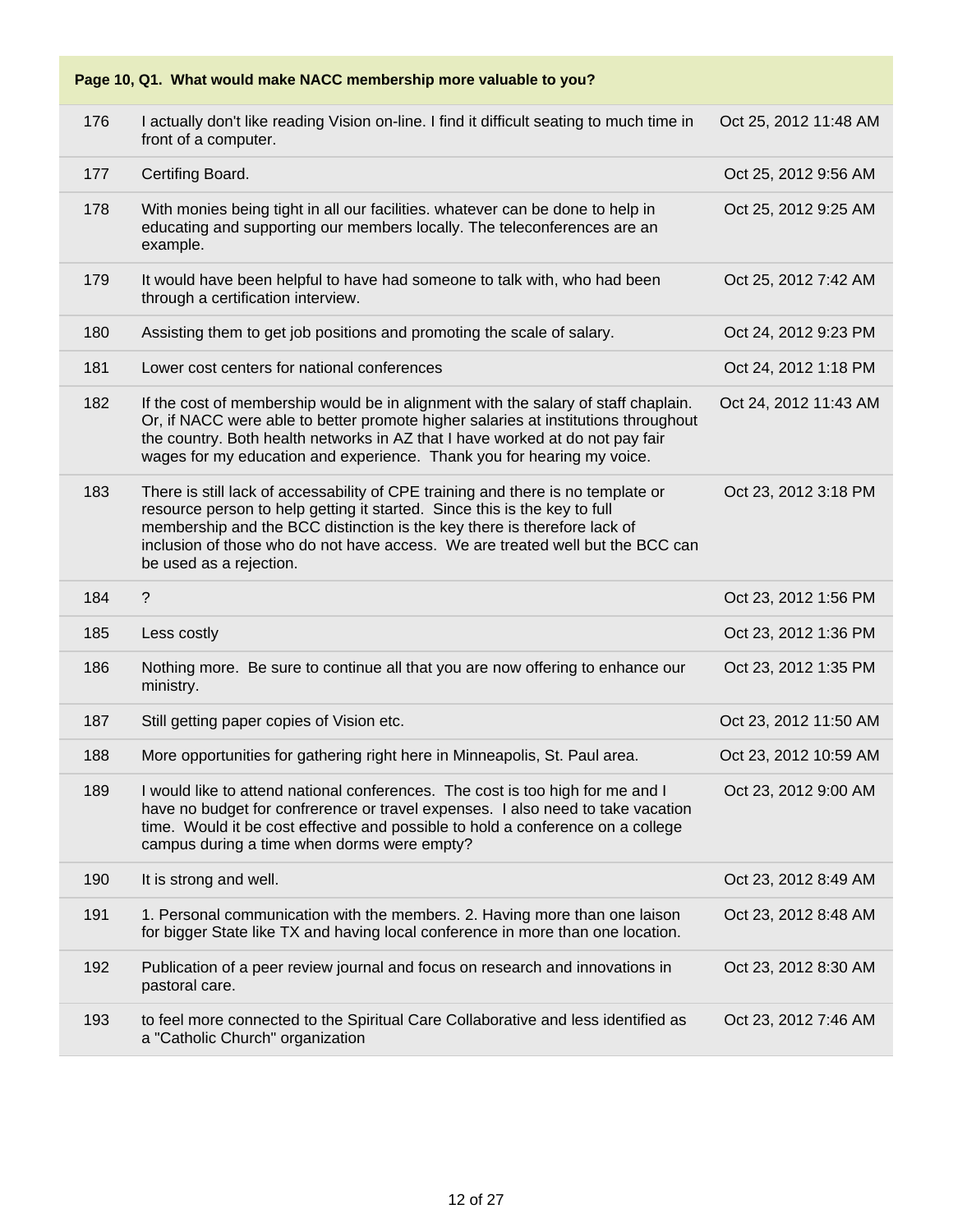| Page 10, Q1. What would make NACC membership more valuable to you? |                                                                                                                                                                                                                                                   |                       |  |
|--------------------------------------------------------------------|---------------------------------------------------------------------------------------------------------------------------------------------------------------------------------------------------------------------------------------------------|-----------------------|--|
| 194                                                                | A more personal touch. I called to ask a question and my call was not returned.<br>Staff in the past has not been friendly.                                                                                                                       | Oct 23, 2012 6:16 AM  |  |
| 195                                                                | Local active chapters                                                                                                                                                                                                                             | Oct 23, 2012 5:42 AM  |  |
| 196                                                                | +encourage creative and innovative thinking +encourage a more creative and<br>younger leadership +encourage more practical and usable research on current<br>topics (palliative care, creative healthcare chaplaincy, partnerships in chaplaincy) | Oct 23, 2012 12:04 AM |  |
| 197                                                                | I can't keep up with all that comes out now from NACC. My time, energy and<br>needs are reduced @ age 68yrs. I have all I can do to work part-time. 7hrs a<br>week, and keep up with the HC system requirements.                                  | Oct 22, 2012 10:02 PM |  |
| 198                                                                | Active local chapter for Philadelphia and Southern NJ.                                                                                                                                                                                            | Oct 22, 2012 6:39 PM  |  |
| 199                                                                | Local networking - so far there has been no educational events in reasonable<br>driving distance for me (north central New Jersey)                                                                                                                | Oct 22, 2012 5:52 PM  |  |
| 200                                                                | I feel valued already.                                                                                                                                                                                                                            | Oct 22, 2012 4:03 PM  |  |
| 201                                                                | NACC research coordination nationwide in support of chaplaincy                                                                                                                                                                                    | Oct 22, 2012 3:31 PM  |  |
| 202                                                                | Wish we had more local gatherings.                                                                                                                                                                                                                | Oct 22, 2012 3:20 PM  |  |
| 203                                                                | I find my NACC connection highly valuable.                                                                                                                                                                                                        | Oct 22, 2012 2:33 PM  |  |
| 204                                                                | I am satified with the many opportunties available by the videos, power point<br>presentation and newsletters.                                                                                                                                    | Oct 22, 2012 12:58 PM |  |
| 205                                                                | More local conferences and contact. Also the local conferences here are always<br>on Saturday and that is a difficult day for me to attend. A weekday is better for<br>me.                                                                        | Oct 22, 2012 12:45 PM |  |
| 206                                                                | ???                                                                                                                                                                                                                                               | Oct 22, 2012 12:29 PM |  |
| 207                                                                | My membership would be more valuable if I could be certified and had time to be<br>more involved with the opportunities offered by NACC.                                                                                                          | Oct 22, 2012 12:28 PM |  |
| 208                                                                | To have more info in print rather than on computer --especially Certification<br>materials. Also, I'd appreciate being in touch with other chaplains in Behavioral<br>Health & Addiction.                                                         | Oct 22, 2012 11:32 AM |  |
| 209                                                                | If there were perks or incentives to keep balance in our lives and conduits to<br>combat compassion fatigue.                                                                                                                                      | Oct 22, 2012 11:09 AM |  |
| 210                                                                | I'm a new member, it's already valuable.                                                                                                                                                                                                          | Oct 22, 2012 10:28 AM |  |
| 211                                                                | regional gatherings                                                                                                                                                                                                                               | Oct 22, 2012 10:17 AM |  |
| 212                                                                | Not sureI wonder if NACC is unaware of an asset in retired folks like myself<br>who could be spokespersons in the community for the usefullness of trained<br>chaplains in implementation of the upcoming healthcare reform??                     | Oct 22, 2012 10:17 AM |  |
| 213                                                                | Continue to help chaplains be updated about the work of chaplaincy-Education.                                                                                                                                                                     | Oct 22, 2012 10:02 AM |  |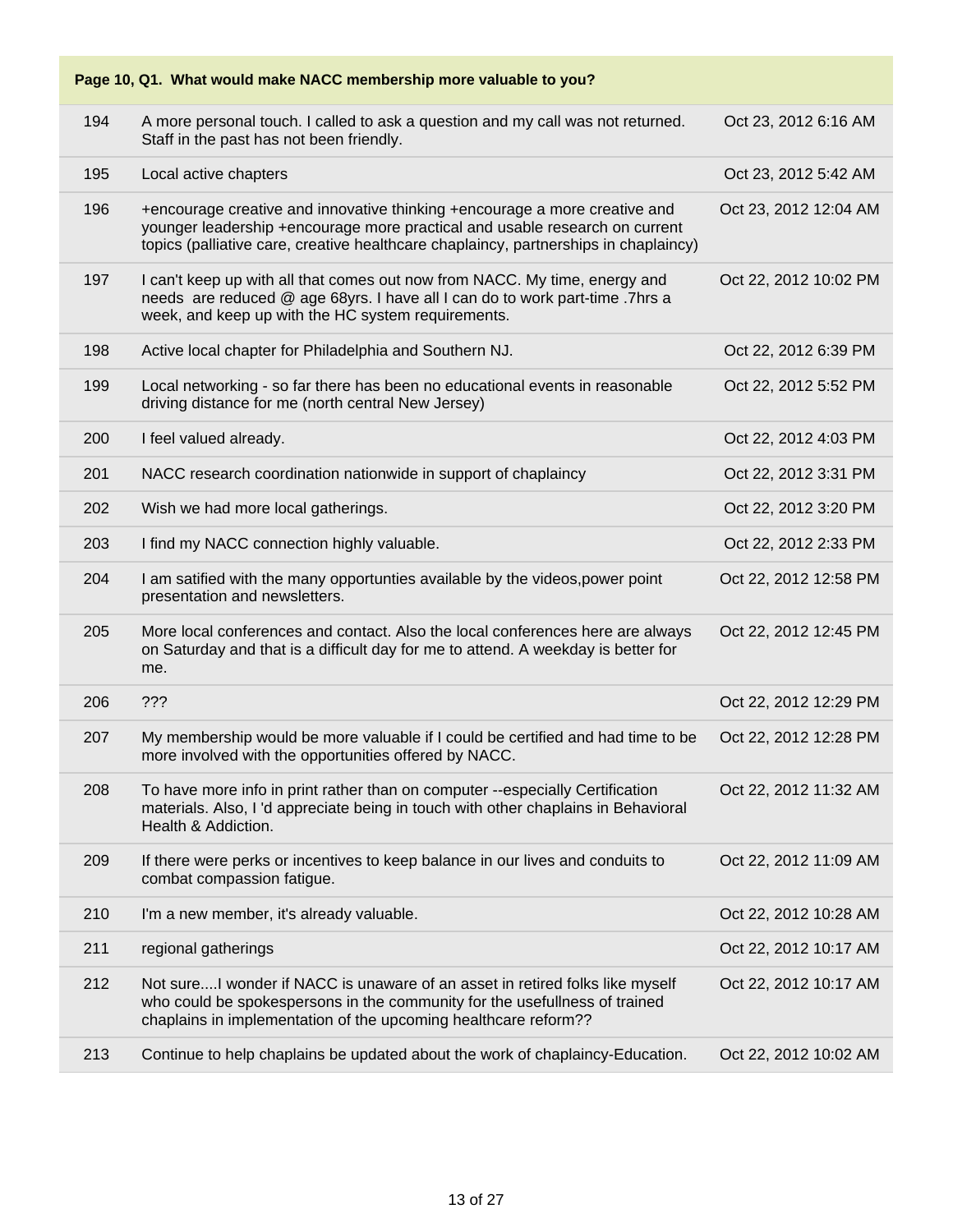| Page 10, Q1. What would make NACC membership more valuable to you? |                                                                                                                                                                                                        |                      |  |
|--------------------------------------------------------------------|--------------------------------------------------------------------------------------------------------------------------------------------------------------------------------------------------------|----------------------|--|
| 214                                                                | with payment of membership dues, more options for continuing education<br>without further cost, as salary is so minimal.                                                                               | Oct 22, 2012 9:28 AM |  |
| 215                                                                | More local education events.                                                                                                                                                                           | Oct 22, 2012 9:26 AM |  |
| 216                                                                | Better advocacy with CHA for hiring of certified chaplains, promotion of research<br>(especially involving CHA as partner), continued efforts to find one voice for<br>chaplains with cognate partners | Oct 22, 2012 9:21 AM |  |
| 217                                                                | Permanent certification for chaplains over 65 with 25 + years of NACC<br>certification so they can stay active, to help our chaplains who have served                                                  | Oct 22, 2012 9:18 AM |  |
| 218                                                                | regional opportunities at reasonable cost                                                                                                                                                              | Oct 22, 2012 8:51 AM |  |
| 219                                                                | local events                                                                                                                                                                                           | Oct 22, 2012 8:43 AM |  |
| 220                                                                | I would like to have a mentor in this process from NACC                                                                                                                                                | Oct 22, 2012 7:38 AM |  |
| 221                                                                | Sharing of the resources that we have with each other                                                                                                                                                  | Oct 22, 2012 7:36 AM |  |
| 222                                                                | Advocate to the Bishops the need for chaplains to be able to Anoint patients.<br>The people suffer when a priest isn't available to Anoint them.                                                       | Oct 22, 2012 7:25 AM |  |
| 223                                                                | If I could attend more things run by NACC                                                                                                                                                              | Oct 22, 2012 7:24 AM |  |
| 224                                                                | National Conferences in the northeast area                                                                                                                                                             | Oct 22, 2012 7:10 AM |  |
| 225                                                                | Be able to purchase videos or audios of the Audio Conferences.                                                                                                                                         | Oct 22, 2012 7:08 AM |  |
| 226                                                                | Thorough and clear treatment of use iof the term "chaplain" in veiw of some<br>hierarchical opposition                                                                                                 | Oct 22, 2012 7:04 AM |  |
| 227                                                                | Decreased cost, conference every other year.                                                                                                                                                           | Oct 22, 2012 6:46 AM |  |
| 228                                                                | Nothing could be more valuable to me than just belonging to this group                                                                                                                                 | Oct 22, 2012 6:36 AM |  |
| 229                                                                | NACC offers many valuable ways for me me to enrich my ministry. NACC itself<br>is valuable. It is my present ministry responsibilities that limit my partipatin in the<br>various venues.              | Oct 22, 2012 5:47 AM |  |
| 230                                                                | I wish there was a way to be useful and be of some help while homebound.                                                                                                                               | Oct 22, 2012 1:42 AM |  |
| 231                                                                | Decrease in membership dues for Part time chaplains                                                                                                                                                    | Oct 21, 2012 8:06 PM |  |
| 232                                                                | nothing                                                                                                                                                                                                | Oct 21, 2012 7:17 PM |  |
| 233                                                                | No comment                                                                                                                                                                                             | Oct 21, 2012 7:09 PM |  |
| 234                                                                | I need to get in contact with OHIO resources                                                                                                                                                           | Oct 21, 2012 7:05 PM |  |
| 235                                                                | more help with education hours uch as online ethics module or pastoral modules                                                                                                                         | Oct 21, 2012 7:05 PM |  |
| 236                                                                | Regular regional meetings.                                                                                                                                                                             | Oct 21, 2012 3:57 PM |  |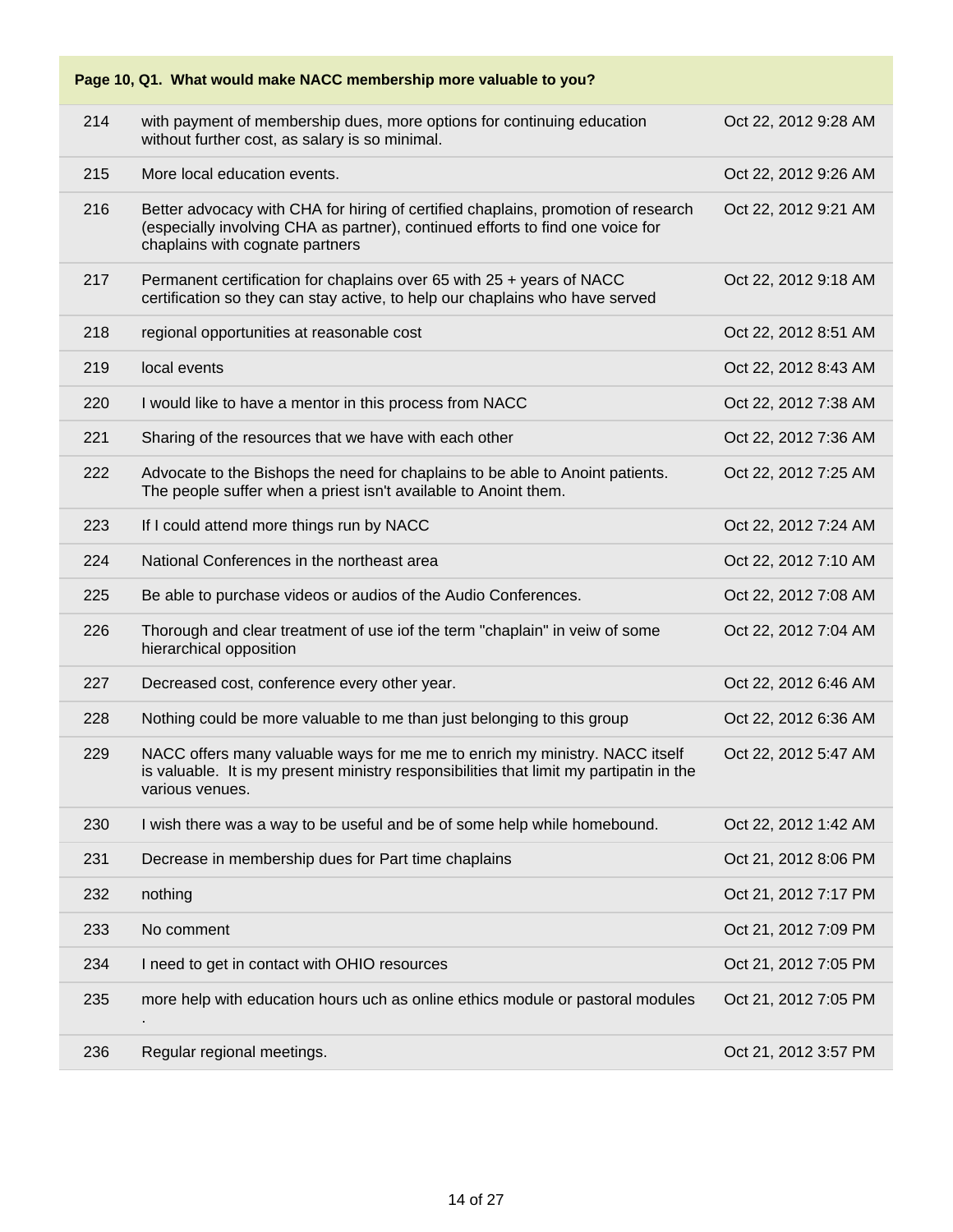**Page 10, Q1. What would make NACC membership more valuable to you?**

| 237 | As a CPE Supervisor, I would appreciate more resources about the profession of<br>pastoral care particularly in terms of metrics, best practice, etc.                                                                                                                                                                                                                                                                                                                                                                                                                                                                                                                                                                                                                                                                                                                                                                                                                                                                                                                                                                                                                                                                                       | Oct 21, 2012 3:47 PM  |
|-----|---------------------------------------------------------------------------------------------------------------------------------------------------------------------------------------------------------------------------------------------------------------------------------------------------------------------------------------------------------------------------------------------------------------------------------------------------------------------------------------------------------------------------------------------------------------------------------------------------------------------------------------------------------------------------------------------------------------------------------------------------------------------------------------------------------------------------------------------------------------------------------------------------------------------------------------------------------------------------------------------------------------------------------------------------------------------------------------------------------------------------------------------------------------------------------------------------------------------------------------------|-----------------------|
| 238 | Membership fees and conference registrations fees and expenses are very high.                                                                                                                                                                                                                                                                                                                                                                                                                                                                                                                                                                                                                                                                                                                                                                                                                                                                                                                                                                                                                                                                                                                                                               | Oct 21, 2012 1:34 PM  |
| 239 | Free employment ads to potential employers (this would encourage potential<br>employers to advertize open positions with NACC). Only about 5 or 6 listings<br>nationally every two weeks is a poor sample.                                                                                                                                                                                                                                                                                                                                                                                                                                                                                                                                                                                                                                                                                                                                                                                                                                                                                                                                                                                                                                  | Oct 21, 2012 1:25 PM  |
| 240 | There is nothing you can do. I have lost interest due to lack of time and my own<br>aging process. I don't even read the Vision anymore. I did go to the National<br>Converence in St. Paul a few years ago but knew no one and was disappointed.                                                                                                                                                                                                                                                                                                                                                                                                                                                                                                                                                                                                                                                                                                                                                                                                                                                                                                                                                                                           | Oct 21, 2012 12:22 PM |
| 241 | More affordable. I sincerely can't verbalize what could make it more valuable.<br>Seeing the next question I won't be seeking recertification. Thank you for what I<br>have received and use profitablly in building up the kin'dom. I am happy I spent<br>the five years plus studying CPE. Well - worth the time, effort, and money. I<br>often see ministry openings for chaplains with a minimum of 2-4 units. Pray with<br>me that the hospital where I minister now keeps me once I'm not certified. I pray<br>my 10 years of chaplaincy experience will carry me. With continued good health<br>(I am a 17 year brain CA thrivor) I hope to remain in active ministry as long as I<br>am able. I'm certian I didn't give these anwers the time I would've liked but time<br>is at a premium and thought it best I respond ASAP. I've given much thought<br>and prayer to this ever since I decided not to recertify and when I write the initials<br>BCC after my name I'm v. proud of that accomplishment and grateful for all<br>concerned. If you want to reach me: my cell 443-467-4717. If still healthy in<br>2015 I plan to volunteer in Africa if the hospital decides against keeping me on<br>as a chaplain. Thanks again. | Oct 21, 2012 8:55 AM  |
| 242 | Facilitation of connection with other Catholic Chaplains in my area (Kansas City,<br>MO).                                                                                                                                                                                                                                                                                                                                                                                                                                                                                                                                                                                                                                                                                                                                                                                                                                                                                                                                                                                                                                                                                                                                                   | Oct 21, 2012 8:24 AM  |
| 243 | <b>Continue Communication</b>                                                                                                                                                                                                                                                                                                                                                                                                                                                                                                                                                                                                                                                                                                                                                                                                                                                                                                                                                                                                                                                                                                                                                                                                               | Oct 21, 2012 5:09 AM  |
| 244 | Reachout to Catholic chaplains in Non-Catholic Institutions.                                                                                                                                                                                                                                                                                                                                                                                                                                                                                                                                                                                                                                                                                                                                                                                                                                                                                                                                                                                                                                                                                                                                                                                | Oct 21, 2012 3:14 AM  |
| 245 | More gatherings at local level so members have the chance to support one<br>another                                                                                                                                                                                                                                                                                                                                                                                                                                                                                                                                                                                                                                                                                                                                                                                                                                                                                                                                                                                                                                                                                                                                                         | Oct 21, 2012 12:11 AM |
| 246 | Personal contact so speak to me how I can avail of NACC resources &<br>introduction as to how to approach writing papers. I am well able to write papers<br>myself but computer laision is a handicap to me as I am limited in computer<br>skills.I would appreciate person contact so as to utilise NACC resources & what I<br>should expect of t he hospital in regards to participing in NACC support system. I<br>work 40hrs per week & have not taken a day of in relation to onging training.                                                                                                                                                                                                                                                                                                                                                                                                                                                                                                                                                                                                                                                                                                                                         | Oct 20, 2012 10:49 PM |
| 247 | I would love NACC to create an education materials of some kind that a certified<br>chaplian (or NACC itself) can present to employers to explain the benefits and<br>requirements of maintaining certification, e.g. ongoing education and<br>professional development. I also with NACC would help us explain to our<br>colleagues who we are and what we do. I offered a series of inservice to the<br>palliative care team at my last job that really opened their eyes to the service I<br>could and should be offering. However, I've changed jobs and each time I do                                                                                                                                                                                                                                                                                                                                                                                                                                                                                                                                                                                                                                                                 | Oct 20, 2012 10:40 PM |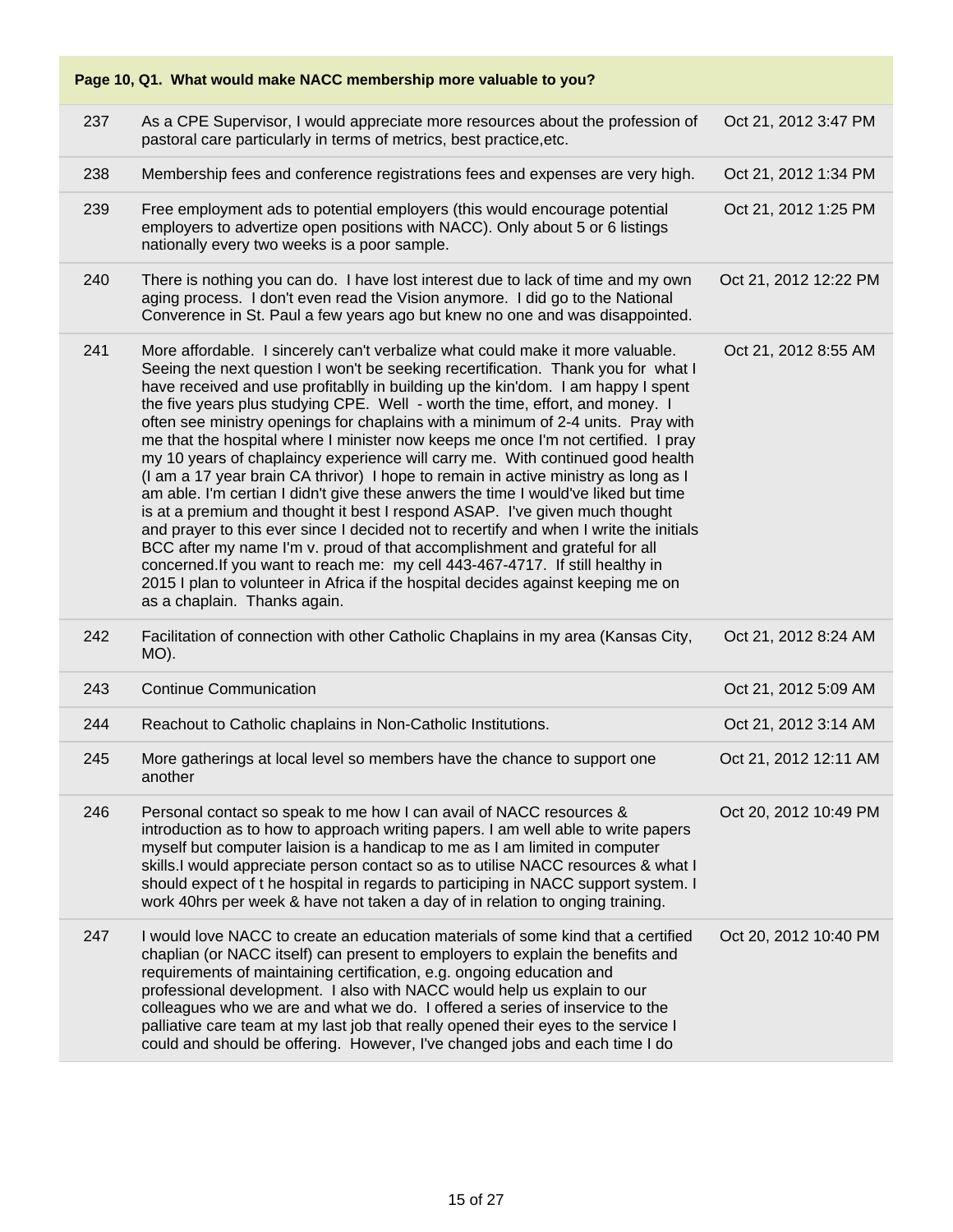|     | Page 10, Q1. What would make NACC membership more valuable to you?                                                                                                                                                                                                                                                                                                                                                                                                                                                                                                                                                                                                                                                                                                                                                               |                       |  |
|-----|----------------------------------------------------------------------------------------------------------------------------------------------------------------------------------------------------------------------------------------------------------------------------------------------------------------------------------------------------------------------------------------------------------------------------------------------------------------------------------------------------------------------------------------------------------------------------------------------------------------------------------------------------------------------------------------------------------------------------------------------------------------------------------------------------------------------------------|-----------------------|--|
|     | feel I start from scratchin some jobs, including my current one, I've found that<br>people who have little or no training in CPE call themselves professional<br>chaplains, take advantage of the ignorance of our profession by managers, co-<br>workers, etc. and often not only diminish our collective reputations with their<br>incompetency, but make it very difficult for those of us who are certified<br>professionals to receive the support and respect we need from our employers.                                                                                                                                                                                                                                                                                                                                  |                       |  |
| 248 | lower fees and fewer hours needed for re-certification                                                                                                                                                                                                                                                                                                                                                                                                                                                                                                                                                                                                                                                                                                                                                                           | Oct 20, 2012 10:20 PM |  |
| 249 | To hear/read more about NACC's relationships with our bishops USCCB, and<br>other Catholic organizations such as: NCBC (National Catholic Bioethics<br>Center), Knights of Columbus, National Right to Life, and the Vatican including<br>Congregation for the Doctrine of the Faith, Council for the Pontifical Academy for<br>Life, Pontifical Council for Pastoral Care to Health Care Workers etc.                                                                                                                                                                                                                                                                                                                                                                                                                           | Oct 20, 2012 9:19 PM  |  |
| 250 | not sure yet                                                                                                                                                                                                                                                                                                                                                                                                                                                                                                                                                                                                                                                                                                                                                                                                                     | Oct 20, 2012 6:05 PM  |  |
| 251 | more advocacy and job referrals                                                                                                                                                                                                                                                                                                                                                                                                                                                                                                                                                                                                                                                                                                                                                                                                  | Oct 20, 2012 6:00 PM  |  |
| 252 | Full membership, I am only participating on a limited basis                                                                                                                                                                                                                                                                                                                                                                                                                                                                                                                                                                                                                                                                                                                                                                      | Oct 20, 2012 5:12 PM  |  |
| 253 | MOre advocacy for chaplaincy in hospitals (decreasing jobs are a concern) and<br>equitable salary to similarily degreed professionals (MSW for instance                                                                                                                                                                                                                                                                                                                                                                                                                                                                                                                                                                                                                                                                          | Oct 20, 2012 4:36 PM  |  |
| 254 | pertinent issues with chaplaincy                                                                                                                                                                                                                                                                                                                                                                                                                                                                                                                                                                                                                                                                                                                                                                                                 | Oct 20, 2012 2:41 PM  |  |
| 255 | Just to take the time to read all the information and really work on my<br>certification.                                                                                                                                                                                                                                                                                                                                                                                                                                                                                                                                                                                                                                                                                                                                        | Oct 20, 2012 1:38 PM  |  |
| 256 | Meeting locally with NACC members in San Diego                                                                                                                                                                                                                                                                                                                                                                                                                                                                                                                                                                                                                                                                                                                                                                                   | Oct 20, 2012 1:30 PM  |  |
| 257 | I wonder sometimes if we don't put a lot of time and money into the "top" and the<br>National Office staff, as well as Commissions and their meetings, but spend little<br>money on working chaplains training, careful recruitment and preparation for<br>certifiers. I think the biggest weakness in the certifying process is the failure to<br>"vet" those who wish to be on certificaiton committees but who have little training<br>for the details needed. Many of these people drop out after one or two<br>weekends. Why not focus on getting the best chaplains to be interviewers and<br>spend some money on their preparation and thereby retain them longer? That<br>might also cut down on the continuing need to train ITE's and also appeals<br>(which would reduce the number needed on the Appeals Commission. | Oct 20, 2012 1:26 PM  |  |
| 258 | I think I appreciated it earlier on when we had the breakdown to area clusters<br>where it was easier to meet periodically.                                                                                                                                                                                                                                                                                                                                                                                                                                                                                                                                                                                                                                                                                                      | Oct 20, 2012 12:53 PM |  |
| 259 | I think it is valuable at present. However, lamnot as active in the organization<br>because of age and a different focus inmy ministry                                                                                                                                                                                                                                                                                                                                                                                                                                                                                                                                                                                                                                                                                           | Oct 20, 2012 12:51 PM |  |
| 260 | Communication, especially refarding the status of certification process,<br>preparation, and planning for travel.                                                                                                                                                                                                                                                                                                                                                                                                                                                                                                                                                                                                                                                                                                                | Oct 20, 2012 12:45 PM |  |
| 261 | I can't think of anything more at this time.                                                                                                                                                                                                                                                                                                                                                                                                                                                                                                                                                                                                                                                                                                                                                                                     | Oct 20, 2012 12:33 PM |  |
| 262 | more practical info - less on the inner workings of NACC                                                                                                                                                                                                                                                                                                                                                                                                                                                                                                                                                                                                                                                                                                                                                                         | Oct 20, 2012 11:32 AM |  |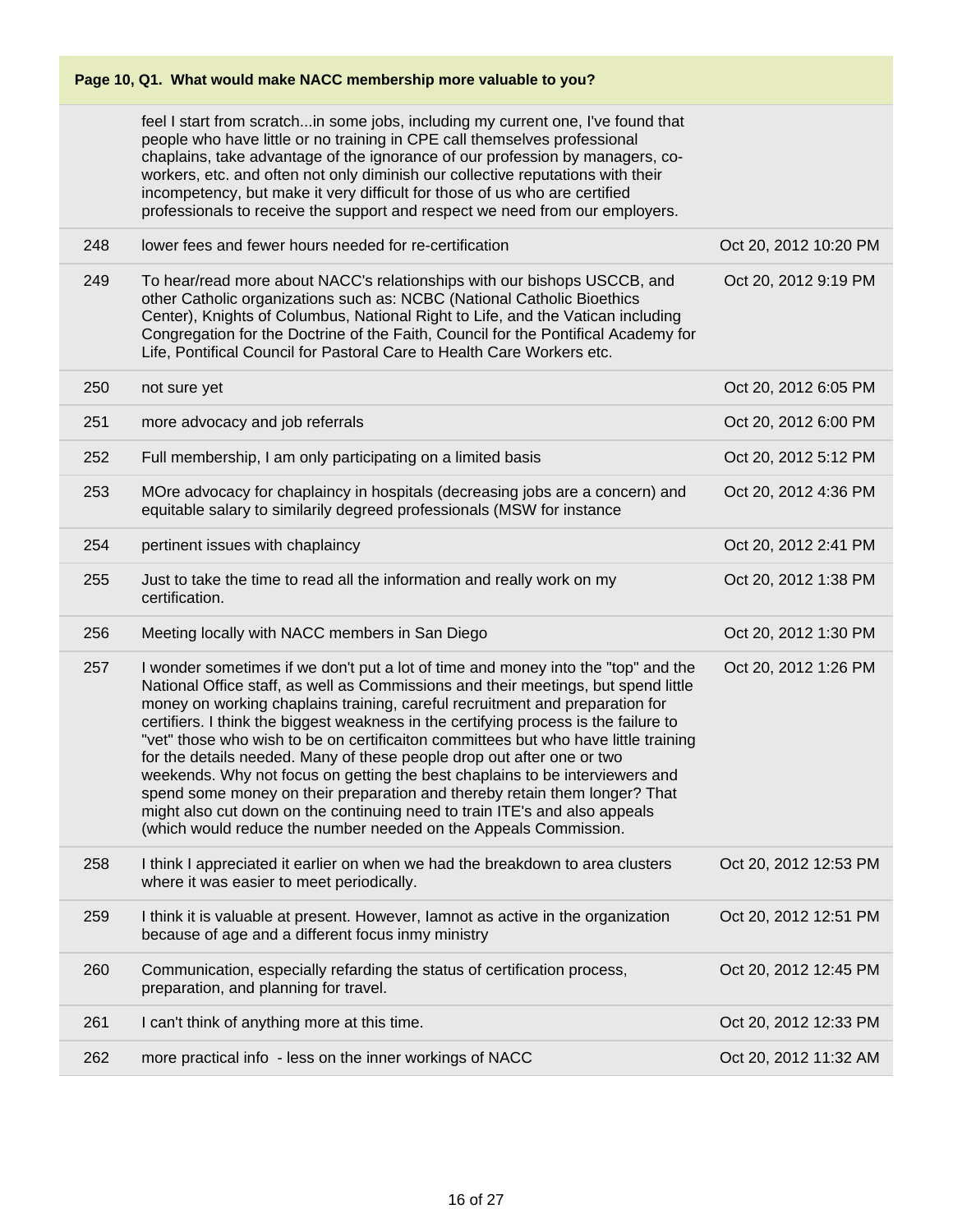**Page 10, Q1. What would make NACC membership more valuable to you?**

| 263 | ??                                                                                                                                                                                                                                                                                                                                                                                                                                                                                                                                    | Oct 20, 2012 10:38 AM |
|-----|---------------------------------------------------------------------------------------------------------------------------------------------------------------------------------------------------------------------------------------------------------------------------------------------------------------------------------------------------------------------------------------------------------------------------------------------------------------------------------------------------------------------------------------|-----------------------|
| 264 | Offer opportunities for spiritual growth                                                                                                                                                                                                                                                                                                                                                                                                                                                                                              | Oct 20, 2012 10:20 AM |
| 265 | more local opportunities to meet with other chaplains even if it is a small group                                                                                                                                                                                                                                                                                                                                                                                                                                                     | Oct 20, 2012 10:20 AM |
| 266 | More interconnected between members                                                                                                                                                                                                                                                                                                                                                                                                                                                                                                   | Oct 20, 2012 10:18 AM |
| 267 | This may already exist but I would appreciate an updated membership list for<br>fellow chaplains in my area. My chaplain position is not in a Catholic Healthcare<br>system. I would appreciate knowing about possible in service opportunities<br>locally and if I had contacts I could inquire or at least build a local network.<br>Florida is a long state. For me email is a connector or persons. At least for me.<br>Social media is the upcoming or already wave of connectedness. I intend to<br>check out NACC on facebook. | Oct 20, 2012 9:17 AM  |
| 268 | I am very pleased.                                                                                                                                                                                                                                                                                                                                                                                                                                                                                                                    | Oct 20, 2012 8:36 AM  |
| 269 | I am finding a drop in the quality of the articles in Vision. Some better editing<br>would help and I think more selectivity in articles accepted. There seem to be a<br>lot of articles in an issue that essentially say the same thing. I'd rather have a<br>smaller issue with good quality articles.                                                                                                                                                                                                                              | Oct 20, 2012 8:13 AM  |
| 270 | stronger presence with other groups growing the renmewal/reform begui by<br>Vatican II                                                                                                                                                                                                                                                                                                                                                                                                                                                | Oct 20, 2012 7:46 AM  |
| 271 | creative ways to extend availability of CPE                                                                                                                                                                                                                                                                                                                                                                                                                                                                                           | Oct 20, 2012 5:46 AM  |
| 272 | more active local group                                                                                                                                                                                                                                                                                                                                                                                                                                                                                                               | Oct 20, 2012 4:57 AM  |
| 273 | more about chaplaincy in the workplace                                                                                                                                                                                                                                                                                                                                                                                                                                                                                                | Oct 20, 2012 12:13 AM |
| 274 | I am too new to respond.                                                                                                                                                                                                                                                                                                                                                                                                                                                                                                              | Oct 19, 2012 11:25 PM |
| 275 | Helping chaplains find new positions.                                                                                                                                                                                                                                                                                                                                                                                                                                                                                                 | Oct 19, 2012 9:56 PM  |
| 276 | If I am paid more than those Chaplains who have just a one Unit of CPE.                                                                                                                                                                                                                                                                                                                                                                                                                                                               | Oct 19, 2012 9:00 PM  |
| 277 | More local events especially with pastoral emphasis A greater recognition that<br>many of us are working in environments where we actually care for very few<br>Catholics                                                                                                                                                                                                                                                                                                                                                             | Oct 19, 2012 8:55 PM  |
| 278 | More continuing education opportunities                                                                                                                                                                                                                                                                                                                                                                                                                                                                                               | Oct 19, 2012 6:50 PM  |
| 279 | allowing the people to decide who sits on the board instead of the board<br>selecting who they want to sit on the board                                                                                                                                                                                                                                                                                                                                                                                                               | Oct 19, 2012 5:31 PM  |
| 280 | I haven't read Vision since it became electronic. Usually i don't know what I<br>might be missing.                                                                                                                                                                                                                                                                                                                                                                                                                                    | Oct 19, 2012 5:10 PM  |
| 281 | Keep up the good work                                                                                                                                                                                                                                                                                                                                                                                                                                                                                                                 | Oct 19, 2012 4:32 PM  |
| 282 | If the Bishops would honor the NACC members in their dioceses for positions                                                                                                                                                                                                                                                                                                                                                                                                                                                           | Oct 19, 2012 4:24 PM  |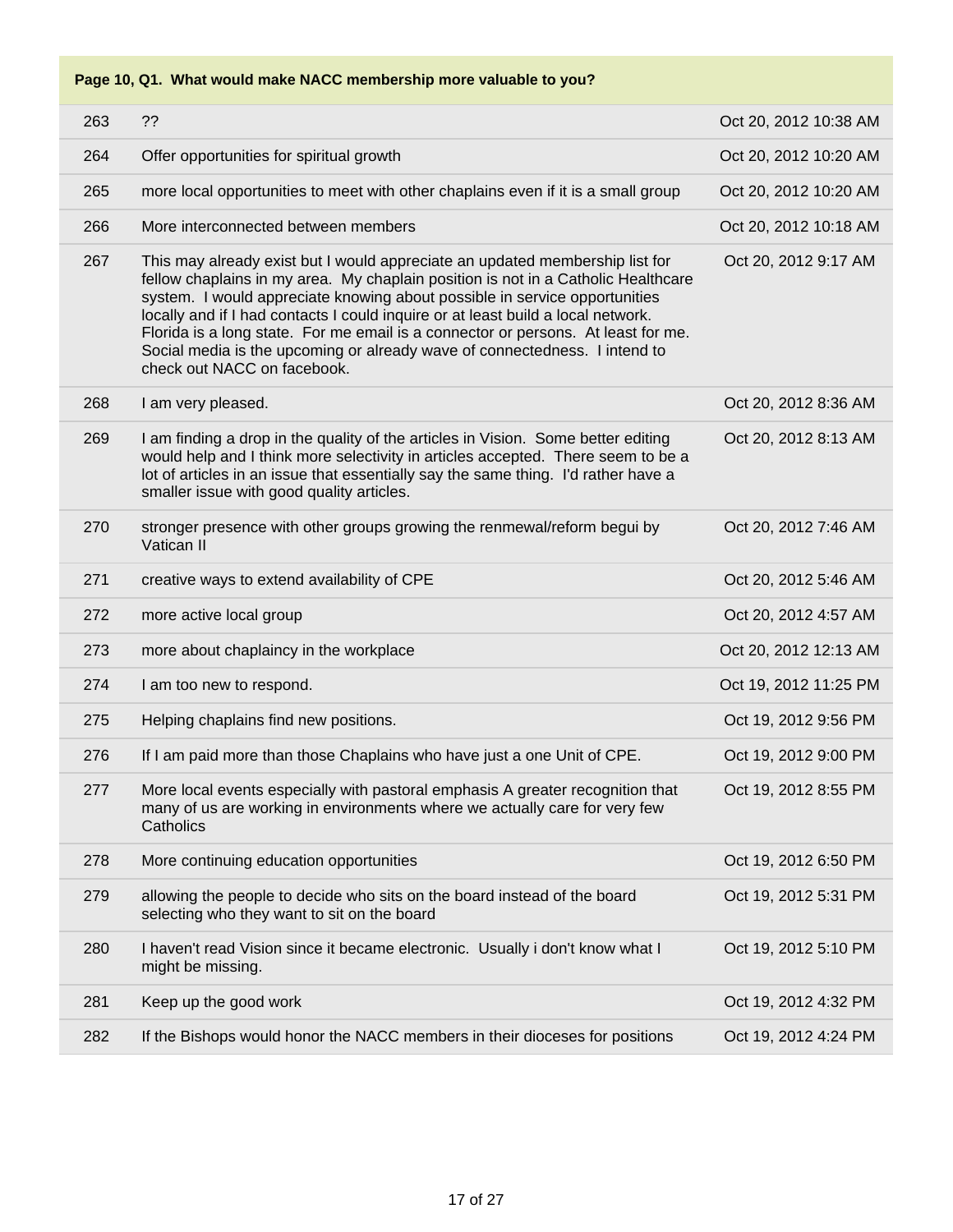|     | Page 10, Q1. What would make NACC membership more valuable to you?                                                                                                                                                                                                                                                                                                             |                       |
|-----|--------------------------------------------------------------------------------------------------------------------------------------------------------------------------------------------------------------------------------------------------------------------------------------------------------------------------------------------------------------------------------|-----------------------|
| 283 | Working together.                                                                                                                                                                                                                                                                                                                                                              | Oct 19, 2012 4:16 PM  |
| 284 | NACC offers many resources/supports. Thank you for your wonderful leadership<br>and service.                                                                                                                                                                                                                                                                                   | Oct 19, 2012 3:38 PM  |
| 285 | I only started getting the regular emails about a month or so ago. I need NACC<br>to be more proactive in getting info to me rather than having to go to the website,<br>log-in, (what's my member number and password again?), and search for<br>whatever I need. Vision should be emailed directly to me or be available as a<br>subscription on my iPad or Kindle e-Reader. | Oct 19, 2012 3:34 PM  |
| 286 | More local gatherings.                                                                                                                                                                                                                                                                                                                                                         | Oct 19, 2012 3:20 PM  |
| 287 | more local events                                                                                                                                                                                                                                                                                                                                                              | Oct 19, 2012 3:16 PM  |
| 288 | more local educational activities                                                                                                                                                                                                                                                                                                                                              | Oct 19, 2012 3:07 PM  |
| 289 | Research into creating a designation for Board registration for "chaplain"<br>assistants," individual who have a Graduate Certificate of Pastoral Care, 1-3<br>units of CPE and who wish to work under the direction of a Board-Certified<br>chaplain in an healthcare environment.                                                                                            | Oct 19, 2012 3:07 PM  |
| 290 | Would like a local conference -- NYC                                                                                                                                                                                                                                                                                                                                           | Oct 19, 2012 3:06 PM  |
| 291 | Have regional conferences or gatherings                                                                                                                                                                                                                                                                                                                                        | Oct 19, 2012 2:33 PM  |
| 292 | DOing ok by my standards                                                                                                                                                                                                                                                                                                                                                       | Oct 19, 2012 2:33 PM  |
| 293 | I would like the recertification process to be stream-lined like that of APC.                                                                                                                                                                                                                                                                                                  | Oct 19, 2012 1:33 PM  |
| 294 | The many new initiatives have brought NACC a long way. Continue to stay the<br>course in these changing times.                                                                                                                                                                                                                                                                 | Oct 19, 2012 1:31 PM  |
| 295 | I appreciate the eduation webnar.                                                                                                                                                                                                                                                                                                                                              | Oct 19, 2012 1:26 PM  |
| 296 | continued resources via internet, etc.                                                                                                                                                                                                                                                                                                                                         | Oct 19, 2012 1:26 PM  |
| 297 | Have A NACC Conference in NC                                                                                                                                                                                                                                                                                                                                                   | Oct 19, 2012 1:22 PM  |
| 298 | I find it answers my needs at this time.                                                                                                                                                                                                                                                                                                                                       | Oct 19, 2012 1:21 PM  |
| 299 | I am satisfied at this time                                                                                                                                                                                                                                                                                                                                                    | Oct 19, 2012 12:41 PM |
| 300 | More local events printed version of Vision                                                                                                                                                                                                                                                                                                                                    | Oct 19, 2012 12:20 PM |
| 301 | All I need to make NACC more valuable is to free time up to participate.                                                                                                                                                                                                                                                                                                       | Oct 19, 2012 12:20 PM |
| 302 | Broader base eletronic presence for education and mentoing                                                                                                                                                                                                                                                                                                                     | Oct 19, 2012 12:19 PM |
| 303 | If I could continue in as an "emeritus" member.                                                                                                                                                                                                                                                                                                                                | Oct 19, 2012 12:02 PM |
| 304 | Membership has helped me get started.                                                                                                                                                                                                                                                                                                                                          | Oct 19, 2012 11:44 AM |
| 305 | Empowers me with current issues and professional chaplancy development                                                                                                                                                                                                                                                                                                         | Oct 19, 2012 11:31 AM |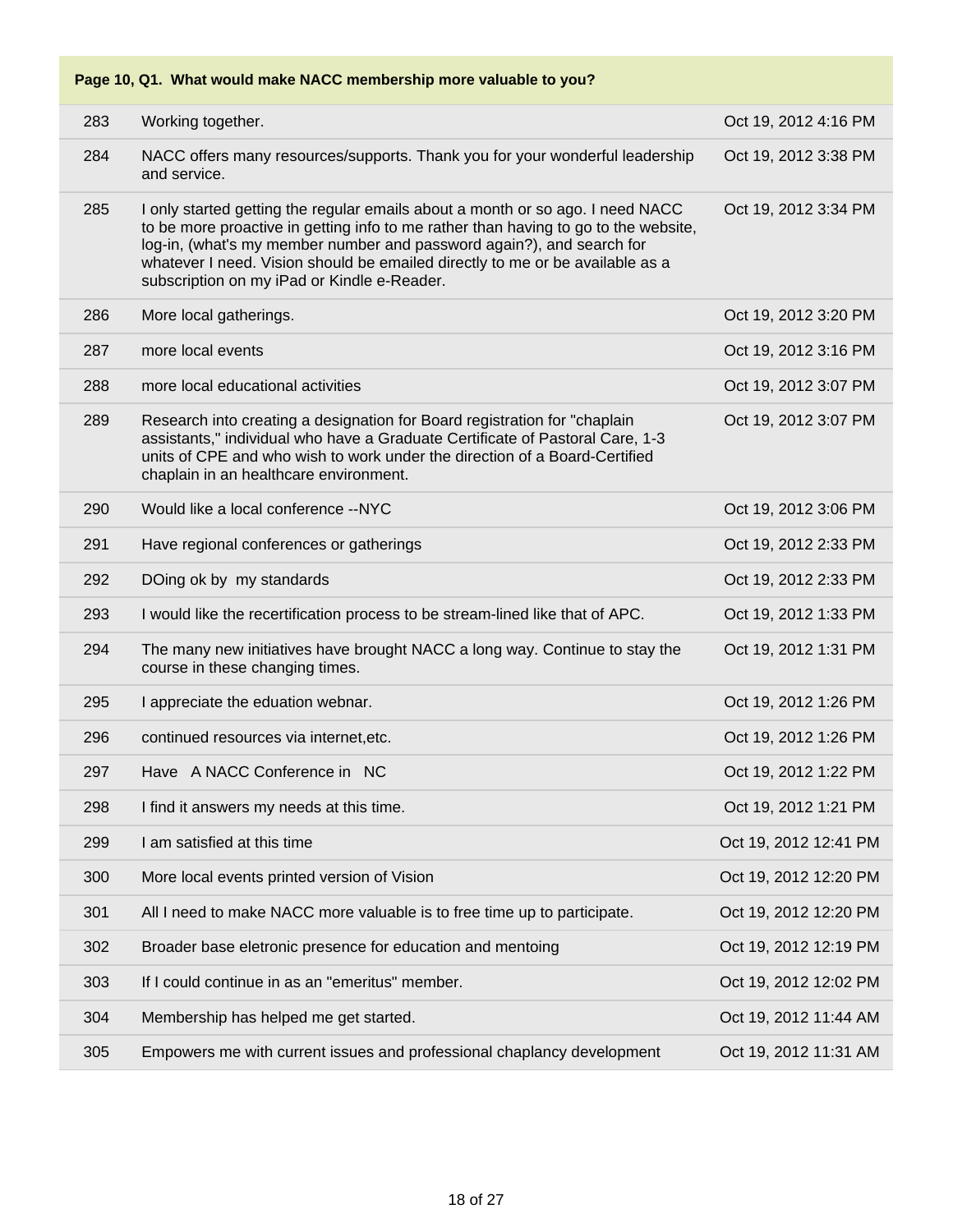**Page 10, Q1. What would make NACC membership more valuable to you?**

| 306 | can't think of anything                                                                                                                                                                                                                                                                                                                                                                                                                                                                                                                                                                                                                                                                                                                                                                     | Oct 19, 2012 11:29 AM |
|-----|---------------------------------------------------------------------------------------------------------------------------------------------------------------------------------------------------------------------------------------------------------------------------------------------------------------------------------------------------------------------------------------------------------------------------------------------------------------------------------------------------------------------------------------------------------------------------------------------------------------------------------------------------------------------------------------------------------------------------------------------------------------------------------------------|-----------------------|
| 307 | More local support. Going back to the regions                                                                                                                                                                                                                                                                                                                                                                                                                                                                                                                                                                                                                                                                                                                                               | Oct 19, 2012 11:26 AM |
| 308 | If I had time to give to volunteer more - I'm a solo dept. & so have to monitor<br>what I get involved in.                                                                                                                                                                                                                                                                                                                                                                                                                                                                                                                                                                                                                                                                                  | Oct 19, 2012 11:11 AM |
| 309 | Continue to sustain and support the members and the ministry, linking members<br>to ministry opportunities                                                                                                                                                                                                                                                                                                                                                                                                                                                                                                                                                                                                                                                                                  | Oct 19, 2012 11:11 AM |
| 310 | Having localized networking and updating once again. A LOWER membership<br>price.                                                                                                                                                                                                                                                                                                                                                                                                                                                                                                                                                                                                                                                                                                           | Oct 19, 2012 11:05 AM |
| 311 | I believe NACC is in step with the needs of the membership - I will be 75 and<br>working part time, so I have seen great growth/expansion/leadership over these<br>25+ years I have been certified - my needs have been met, but I value what you<br>are doing for the present and next generation of chaplains.                                                                                                                                                                                                                                                                                                                                                                                                                                                                            | Oct 19, 2012 11:00 AM |
| 312 | to be able to attend yearly conference but because of time and money I seldom<br>am able to go and if NACC could address collective concerns, experiences we<br>as chaplains are facing in ministry that make being a chaplain difficult                                                                                                                                                                                                                                                                                                                                                                                                                                                                                                                                                    | Oct 19, 2012 10:55 AM |
| 313 | Perhaps more regional educational events.                                                                                                                                                                                                                                                                                                                                                                                                                                                                                                                                                                                                                                                                                                                                                   | Oct 19, 2012 10:48 AM |
| 314 | A great question: It is difficult to make a national organization more useful than<br>what NACC is already doing. The outreach via electronic email has changed the<br>national NACC connection to its membership tremendously. So, may be it is not<br>on a national level that NACC needs to add to, but to the regional locations. If a<br>person was "appointed" by NACC in a regional area that would be more than the<br>present liasion role? Not sure what this would realistically look like but a person<br>that could act like a 'shop steward person' from the union perspective that would<br>take the NACC national example to send out monthly emails and then call the<br>membership to see how they can be supported etc. Just an idea that might be<br>looked at further. | Oct 19, 2012 10:45 AM |
| 315 | I'M COMING CLOSER TO RETIREMENT. IF I UNDERSTAND CORRECTLY<br>THERE IS NO LONGER AN EMERITUS PROGRAM FOR RETIRED<br>CHAPLAINS.                                                                                                                                                                                                                                                                                                                                                                                                                                                                                                                                                                                                                                                              | Oct 19, 2012 10:32 AM |
| 316 | More of an opportunity to participate in task forces or committees.                                                                                                                                                                                                                                                                                                                                                                                                                                                                                                                                                                                                                                                                                                                         | Oct 19, 2012 10:30 AM |
| 317 | More time in my own schedule---too much to do in so little time.                                                                                                                                                                                                                                                                                                                                                                                                                                                                                                                                                                                                                                                                                                                            | Oct 19, 2012 10:01 AM |
| 318 | advocacy, community development, and sponsorship of local, regional, and<br>national efforts to promote chaplaincy in new and exisiting venues                                                                                                                                                                                                                                                                                                                                                                                                                                                                                                                                                                                                                                              | Oct 19, 2012 9:54 AM  |
| 319 | Having a category for retired or disabled certified chaplains that allows them to<br>keep certification without having to renew every 4-5 years.                                                                                                                                                                                                                                                                                                                                                                                                                                                                                                                                                                                                                                            | Oct 19, 2012 9:47 AM  |
| 320 | more collaboration - like the Summit                                                                                                                                                                                                                                                                                                                                                                                                                                                                                                                                                                                                                                                                                                                                                        | Oct 19, 2012 9:40 AM  |
| 321 | Keep offering conferences, keeping costs and travel down. Hve conferences to<br>help chaplains identify and claim their gifts. As we get stronger in our value we<br>can speak more from that place. Other denominations seem to do better at that                                                                                                                                                                                                                                                                                                                                                                                                                                                                                                                                          | Oct 19, 2012 9:34 AM  |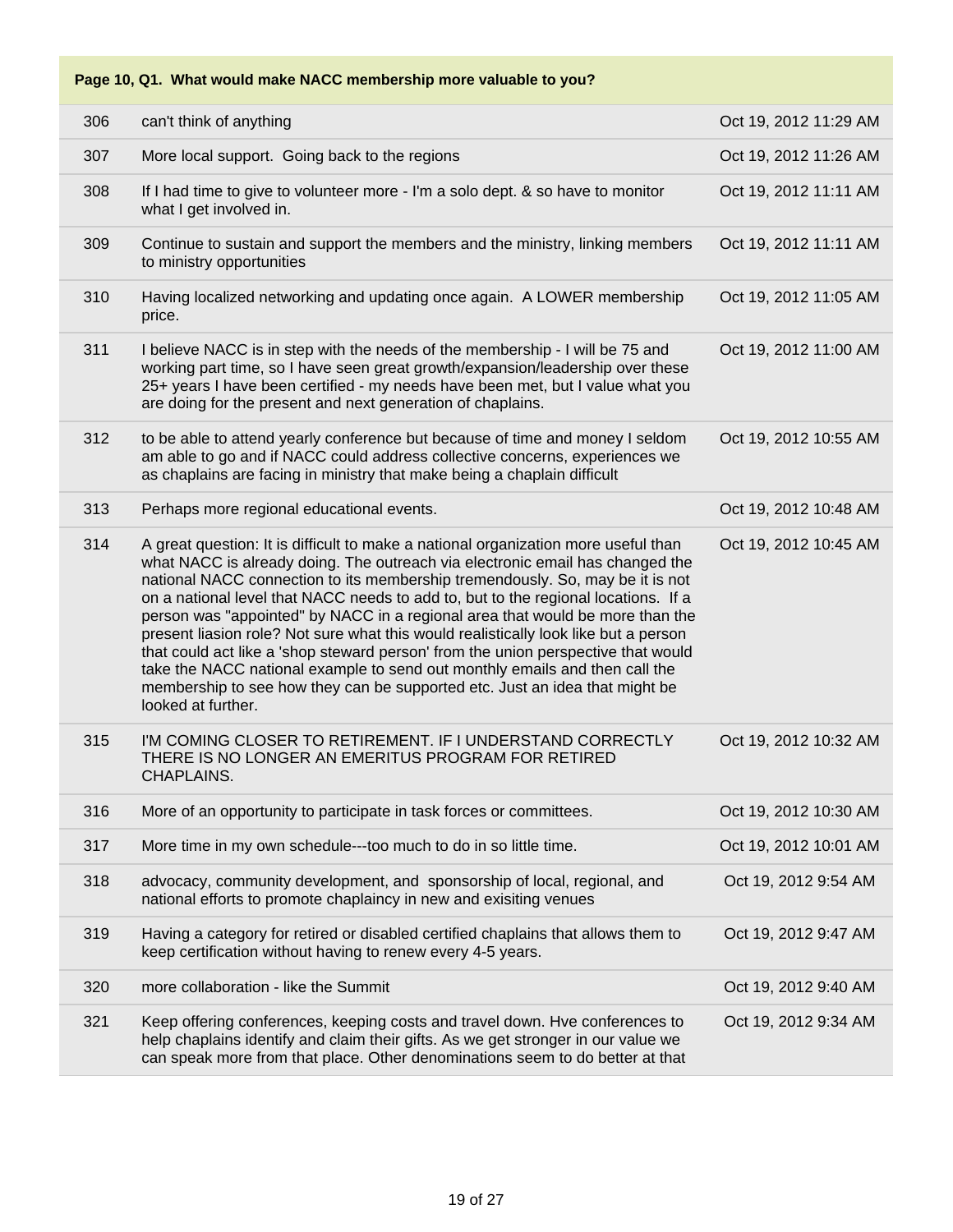| Page 10, Q1. What would make NACC membership more valuable to you? |                                                                                                                                                                                                                                                                                                                                                                                                                                                                                                                                                                                                                                                                                                                              |                      |  |
|--------------------------------------------------------------------|------------------------------------------------------------------------------------------------------------------------------------------------------------------------------------------------------------------------------------------------------------------------------------------------------------------------------------------------------------------------------------------------------------------------------------------------------------------------------------------------------------------------------------------------------------------------------------------------------------------------------------------------------------------------------------------------------------------------------|----------------------|--|
|                                                                    | than the catholics do. Showcase more about what is being innovated in settings<br>beyond healthcare.                                                                                                                                                                                                                                                                                                                                                                                                                                                                                                                                                                                                                         |                      |  |
| 322                                                                | All the suggestions I put forward. And I would be willing to come and discuss and<br>strategize. I am willing to put energy and effort into this.                                                                                                                                                                                                                                                                                                                                                                                                                                                                                                                                                                            | Oct 19, 2012 9:33 AM |  |
| 323                                                                | It is expensive because I presently wprk as a Chaplain PRN.                                                                                                                                                                                                                                                                                                                                                                                                                                                                                                                                                                                                                                                                  | Oct 19, 2012 9:32 AM |  |
| 324                                                                | A sense that it could make a difference in the thinking of the Bishops - helping<br>them to get over using the term chaplain for onlyordained - Lay Eccesial Minister<br>just gets to me - using a different Pastoral Care of the Sick Book - for Lay<br>Ecclesial Ministers is just plain annoying.                                                                                                                                                                                                                                                                                                                                                                                                                         | Oct 19, 2012 9:30 AM |  |
| 325                                                                | Not sure                                                                                                                                                                                                                                                                                                                                                                                                                                                                                                                                                                                                                                                                                                                     | Oct 19, 2012 9:27 AM |  |
| 326                                                                | Requirement that ALL chaplains be Certified as a condition of employment.<br>Licensire a la RNs                                                                                                                                                                                                                                                                                                                                                                                                                                                                                                                                                                                                                              | Oct 19, 2012 9:24 AM |  |
| 327                                                                | Networking                                                                                                                                                                                                                                                                                                                                                                                                                                                                                                                                                                                                                                                                                                                   | Oct 19, 2012 9:12 AM |  |
| 328                                                                | Initiating local chapters where chaplains can gather and receive support from<br>one another.                                                                                                                                                                                                                                                                                                                                                                                                                                                                                                                                                                                                                                | Oct 19, 2012 9:03 AM |  |
| 329                                                                | I HATE getting my renewal in my birthday month. Paying the membership<br>renewal is my birthday present every year and I do not consider that a nice<br>birthday present. Fees for membership are too high.                                                                                                                                                                                                                                                                                                                                                                                                                                                                                                                  | Oct 19, 2012 9:02 AM |  |
| 330                                                                | When I was a certified member, it would have been very helpful if there had<br>been a downloadable form on the website that could help chaplains maintain<br>logs for the certification renewal process. I had difficulty keeping myself<br>organized in this area, so the process became so formidable that I gave up the<br>last time around. There have been times over the years when I observed an<br>unfortunate snobbery among some of those in leadership, such as presidency or<br>department directors and supervisors versus general members. My reaction<br>was disgust. I am in responsible roles in church and educational leadership and<br>try to be vigilant that I never be that way toward others myself. | Oct 19, 2012 8:56 AM |  |
| 331                                                                | more local events                                                                                                                                                                                                                                                                                                                                                                                                                                                                                                                                                                                                                                                                                                            | Oct 19, 2012 8:47 AM |  |
| 332                                                                | Nothing - I think it is extremely valuable.                                                                                                                                                                                                                                                                                                                                                                                                                                                                                                                                                                                                                                                                                  | Oct 19, 2012 8:45 AM |  |
| 333                                                                | Continue opportunities for coaching and support.                                                                                                                                                                                                                                                                                                                                                                                                                                                                                                                                                                                                                                                                             | Oct 19, 2012 8:38 AM |  |
| 334                                                                | receiving newsletter in the mail                                                                                                                                                                                                                                                                                                                                                                                                                                                                                                                                                                                                                                                                                             | Oct 19, 2012 8:35 AM |  |
| 335                                                                | More local educational opportunities                                                                                                                                                                                                                                                                                                                                                                                                                                                                                                                                                                                                                                                                                         | Oct 19, 2012 8:32 AM |  |
| 336                                                                | Knowing that NACC is making significant inroads within the institutional Church<br>for change regarding the ministry of professional chaplains/true acceptance of<br>our gifts and the callings of the Spirit.                                                                                                                                                                                                                                                                                                                                                                                                                                                                                                               | Oct 19, 2012 8:28 AM |  |
| 337                                                                | Not sure at this point.                                                                                                                                                                                                                                                                                                                                                                                                                                                                                                                                                                                                                                                                                                      | Oct 19, 2012 8:22 AM |  |
| 338                                                                | Making even more audio conference presentations available to us for our                                                                                                                                                                                                                                                                                                                                                                                                                                                                                                                                                                                                                                                      | Oct 19, 2012 8:02 AM |  |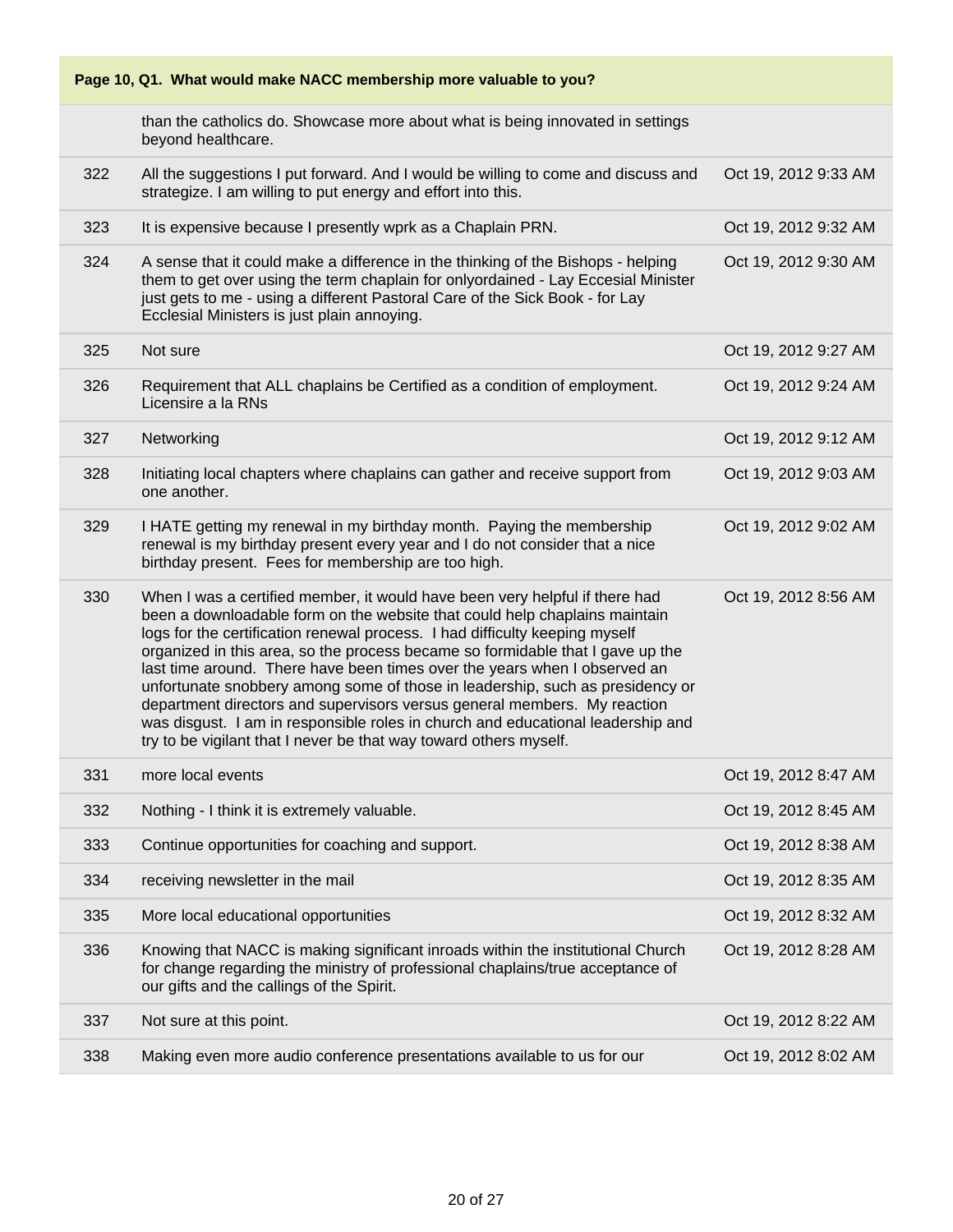|     | Page 10, Q1. What would make NACC membership more valuable to you?                                                                                                                                                                                                                                                                                         |                      |  |  |
|-----|------------------------------------------------------------------------------------------------------------------------------------------------------------------------------------------------------------------------------------------------------------------------------------------------------------------------------------------------------------|----------------------|--|--|
|     | continuing education. I say this, however, with a heart of gratitude for all that is<br>made available. I especially appreciate the audio conferences that have<br>specifically theological content.                                                                                                                                                       |                      |  |  |
| 339 | I'd lilke to see a question/answer forum added to the Newsletter. For example,<br>I'm questioning the value of Internet Chaplaincy. I hear internet chaplaincy<br>praised. I think there's room for lots of miscommunications as tone of voice,<br>body language, eye contact, and other cues are missing. I don't favor Internet<br>Chaplaincyam I wrong? | Oct 19, 2012 7:58 AM |  |  |
| 340 | More local events. One reason for the lack of these is the lack of the regional<br>structure. Obviously another reason is the aging of th members. Many of the<br>leaders in this area have retired or changed ministries.                                                                                                                                 | Oct 19, 2012 7:55 AM |  |  |
| 341 | I would like to see NACC work to integrate itself with APC and ACPE. I don't<br>think that in the future having separate organizations is good stewardship, nor is<br>it what chaplaincy is about                                                                                                                                                          | Oct 19, 2012 7:53 AM |  |  |
| 342 | Update on current research on pastoral care                                                                                                                                                                                                                                                                                                                | Oct 19, 2012 7:52 AM |  |  |
| 343 | I don't access E-mail versions of the newletters such as Vision. I always read<br>the paper copy.                                                                                                                                                                                                                                                          | Oct 19, 2012 7:43 AM |  |  |
| 344 | access to JPCC; journal of healthcare chaplaincy;                                                                                                                                                                                                                                                                                                          | Oct 19, 2012 7:14 AM |  |  |
| 345 | Reasons stated in 52. Especially good continuing education. Promoting the<br>profession and keeping the standards-standards of excellence-as they are today.                                                                                                                                                                                               | Oct 19, 2012 7:12 AM |  |  |
| 346 | Programs that would lead to certification in subspecialties                                                                                                                                                                                                                                                                                                | Oct 19, 2012 7:11 AM |  |  |
| 347 | Relook at renewal process and need to comp; ete forms by computer, Older<br>members are not as technologically astute as younger members. Consideration<br>needs to be given to them and exceptions made to this rule.                                                                                                                                     | Oct 19, 2012 7:11 AM |  |  |
| 348 | Participation                                                                                                                                                                                                                                                                                                                                              | Oct 19, 2012 7:10 AM |  |  |
| 349 | We lost something when Regions disappeared. there was much more<br>collaboration in the past. What about collaboration with other pc organizations.                                                                                                                                                                                                        | Oct 19, 2012 7:06 AM |  |  |
| 350 | Just keep holding your own in dialogue with the Bishops who are not listening to<br>the pain of the Body of Christ and the spiritual needs of people choosing their<br>own agendas over the needs of the Church as a whole.                                                                                                                                | Oct 19, 2012 7:05 AM |  |  |
| 351 | More local/regional conferences                                                                                                                                                                                                                                                                                                                            | Oct 19, 2012 6:58 AM |  |  |
| 352 | That it take its members suggestions more seriously as when it is suggested the<br>NACC align itself more with latest Catholic trends int he Church                                                                                                                                                                                                        | Oct 19, 2012 6:54 AM |  |  |
| 353 | Higher quality presentations at conference.                                                                                                                                                                                                                                                                                                                | Oct 19, 2012 6:53 AM |  |  |
| 354 | regional networking / education opportunities in upper NY state                                                                                                                                                                                                                                                                                            | Oct 19, 2012 6:50 AM |  |  |
| 355 | A means to enter ongoing edicaution events as they happen rather than wait for<br>5 years to compile or reconstruct the information.                                                                                                                                                                                                                       | Oct 19, 2012 6:46 AM |  |  |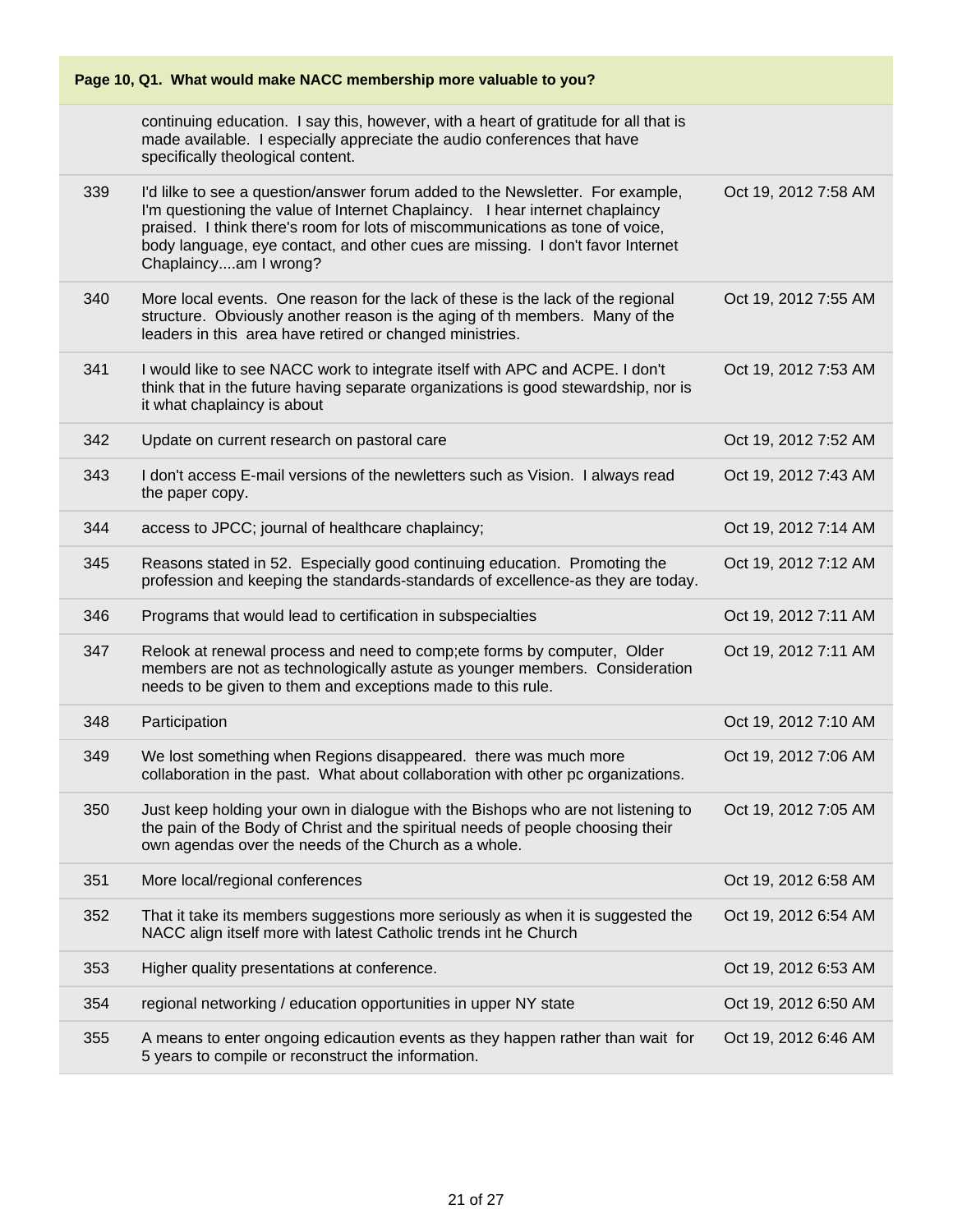**Page 10, Q1. What would make NACC membership more valuable to you?**

| 356 | regional conferences again                                                                                                                                                                                                                                               | Oct 19, 2012 6:42 AM  |
|-----|--------------------------------------------------------------------------------------------------------------------------------------------------------------------------------------------------------------------------------------------------------------------------|-----------------------|
| 357 | You are doing a great job.                                                                                                                                                                                                                                               | Oct 19, 2012 6:42 AM  |
| 358 | Would it be possible for me to work at the national conference in exchange for<br>decreased fee? I came once because of a scholarship, but travel, conference<br>fees and hotel are not covered by my organization so I"m not sure when I will be<br>able to come again. | Oct 19, 2012 6:33 AM  |
| 359 | More offerings for supervisors at national confernces                                                                                                                                                                                                                    | Oct 19, 2012 6:27 AM  |
| 360 | Continued educational opportunities.                                                                                                                                                                                                                                     | Oct 19, 2012 6:08 AM  |
| 361 | I am satisfied with my membership                                                                                                                                                                                                                                        | Oct 19, 2012 6:06 AM  |
| 362 | Right now I am satisfied. As retirement approaches within the next five years or<br>so I look for ways to continue membership and would look for scholarships or<br>funding for retired members to attend conferences at a lower cost.                                   | Oct 19, 2012 6:00 AM  |
| 363 | Have a national conference on the east coast soon                                                                                                                                                                                                                        | Oct 19, 2012 5:57 AM  |
| 364 | More local networking, programs and opportunities to gather.                                                                                                                                                                                                             | Oct 19, 2012 5:38 AM  |
| 365 | Nothing reallyit already meets my needs well.                                                                                                                                                                                                                            | Oct 19, 2012 5:06 AM  |
| 366 | More local in person events                                                                                                                                                                                                                                              | Oct 19, 2012 4:06 AM  |
| 367 | a stronger regional presence                                                                                                                                                                                                                                             | Oct 19, 2012 2:20 AM  |
| 368 | More online educational resources for CEUs                                                                                                                                                                                                                               | Oct 18, 2012 11:23 PM |
| 369 | I am happy as it is                                                                                                                                                                                                                                                      | Oct 18, 2012 10:30 PM |
| 370 | Dynamic pod cast of great leaders who could speak motivate and inspire in the<br>spirit of Vatican 2. Where. Is the hope for this church. Where is the Spirit<br>moving us.                                                                                              | Oct 18, 2012 10:08 PM |
| 371 | Wish employer, Hospice understood professional chaplain role for improved<br>service, patient care                                                                                                                                                                       | Oct 18, 2012 9:53 PM  |
| 372 | Be poactive on senior membership membership that are semi-retired and still<br>working to keep their heads above water                                                                                                                                                   | Oct 18, 2012 9:38 PM  |
| 373 | More local collaboration - by state                                                                                                                                                                                                                                      | Oct 18, 2012 9:29 PM  |
| 374 | better communication about regional educational events                                                                                                                                                                                                                   | Oct 18, 2012 8:51 PM  |
| 375 | I miss the hard copy of vision                                                                                                                                                                                                                                           | Oct 18, 2012 8:47 PM  |
| 376 | less dues- when you have to pay for them yourself it gets tight                                                                                                                                                                                                          | Oct 18, 2012 8:36 PM  |
| 377 | Time to get together with others within my ministry. But as I am over 70, my<br>energy level would allow me to only be a participant, not an organizer.                                                                                                                  | Oct 18, 2012 8:29 PM  |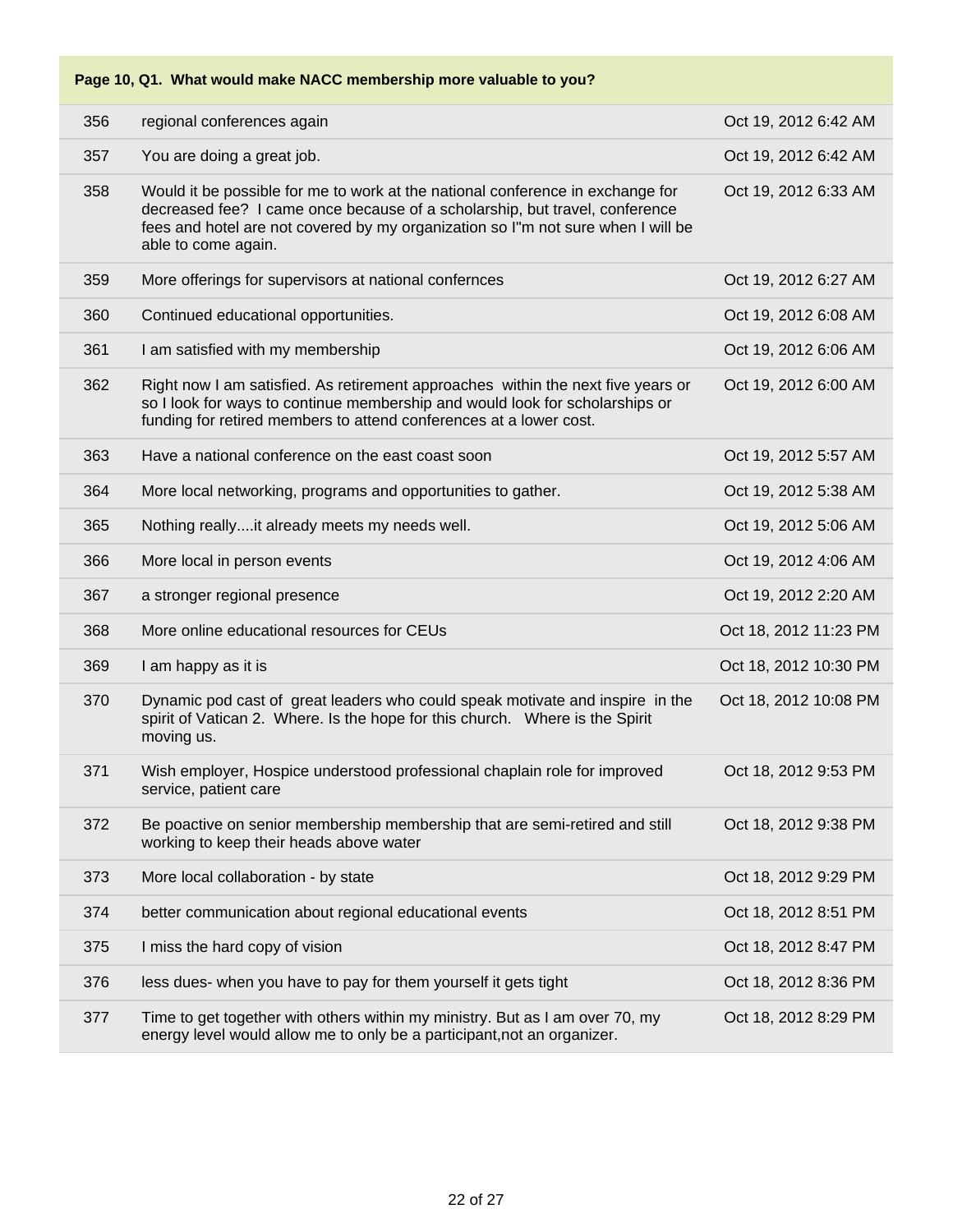| 378 | ?                                                                                                                                                                                                                                                  | Oct 18, 2012 8:26 PM |
|-----|----------------------------------------------------------------------------------------------------------------------------------------------------------------------------------------------------------------------------------------------------|----------------------|
| 379 | I am pleased.                                                                                                                                                                                                                                      | Oct 18, 2012 8:18 PM |
| 380 | You are doing well.                                                                                                                                                                                                                                | Oct 18, 2012 8:16 PM |
| 381 | I would like to explore meetings via Skype. Connecting faces and voices I think<br>would help to bring our connection to one another alive even more, especially as<br>we serve across the country.                                                | Oct 18, 2012 8:08 PM |
| 382 | Less governance structures (seems we have many committees for an<br>organization of our size).                                                                                                                                                     | Oct 18, 2012 7:56 PM |
| 383 | I am near my time of retirement and just appreciate the many opportunities I<br>have had as a member                                                                                                                                               | Oct 18, 2012 7:50 PM |
| 384 | More activities on a regional basis                                                                                                                                                                                                                | Oct 18, 2012 7:41 PM |
| 385 | A stronger Catholic identity.                                                                                                                                                                                                                      | Oct 18, 2012 7:34 PM |
| 386 | Some way to speak with someone about what they hear negative about NACC.<br>Hearing this makes me very sad.                                                                                                                                        | Oct 18, 2012 7:22 PM |
| 387 | If it had more of an religious inclusive bent. too parochial - old school<br>terminology for me.                                                                                                                                                   | Oct 18, 2012 7:19 PM |
| 388 | you are doing a fine job - can't think of anything to suggest right now                                                                                                                                                                            | Oct 18, 2012 7:08 PM |
| 389 | A strong recruitment and engagement stragegy for new chaplains coming into<br>NACC. Engaging new chaplains and partnering to be proud of the field as a<br>Professional Career. I'd love to see national recognition for chaplaincy.               | Oct 18, 2012 7:05 PM |
| 390 | How conferences closer to Indiana                                                                                                                                                                                                                  | Oct 18, 2012 7:02 PM |
| 391 | Probably to attend the conference and see a more in person "face" of NACC                                                                                                                                                                          | Oct 18, 2012 7:00 PM |
| 392 | More local connections                                                                                                                                                                                                                             | Oct 18, 2012 6:57 PM |
| 393 | If we would expand and include Episcopals in NACC since they are so closely<br>related. I have Chaplain friends who would rather be in NACC.                                                                                                       | Oct 18, 2012 6:57 PM |
| 394 | If their were more members in my area. We are few and far between in mid-<br>Missouri                                                                                                                                                              | Oct 18, 2012 6:48 PM |
| 395 | I'm in a difficult position due to distances and finances. Most NACC functions are<br>cost prohibitive and are too far away which also costly. I am able to attend some<br>pastoral care functions and conference callls from our hospital system. | Oct 18, 2012 6:47 PM |
| 396 | A presentation that could be done USA wide for a presentation at/porior toi Mass<br>so the church(bishops) recognize us as a professional body of care providers.                                                                                  | Oct 18, 2012 6:38 PM |
| 397 | Not sure.                                                                                                                                                                                                                                          | Oct 18, 2012 6:30 PM |
| 398 | Continuation of all your information and support.                                                                                                                                                                                                  | Oct 18, 2012 6:25 PM |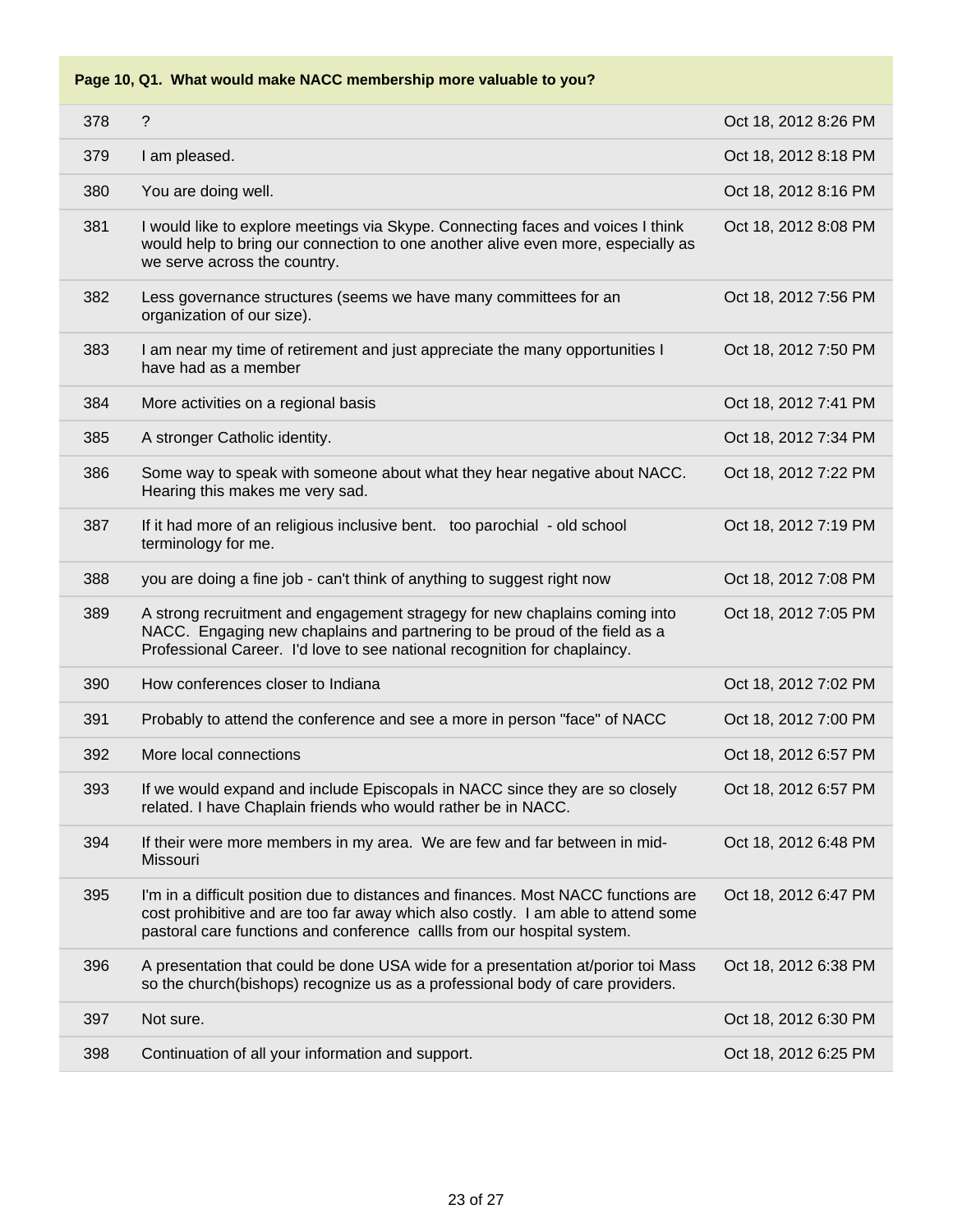| 399 | Continue to improve the work and process of certification of Chaplains as we<br>experience changes in health care in the future-spiriitual care and chaplaincy in<br>out patient settings-                                                                                                                                                                                                                                                                                                                                                                                                                                                                                                                                                                                                                                                                                                                                                                                                                                                                                                                                                                                                                                                                                                                                                                                                                                                                                                                                                                                                                                                                                 | Oct 18, 2012 6:25 PM |
|-----|----------------------------------------------------------------------------------------------------------------------------------------------------------------------------------------------------------------------------------------------------------------------------------------------------------------------------------------------------------------------------------------------------------------------------------------------------------------------------------------------------------------------------------------------------------------------------------------------------------------------------------------------------------------------------------------------------------------------------------------------------------------------------------------------------------------------------------------------------------------------------------------------------------------------------------------------------------------------------------------------------------------------------------------------------------------------------------------------------------------------------------------------------------------------------------------------------------------------------------------------------------------------------------------------------------------------------------------------------------------------------------------------------------------------------------------------------------------------------------------------------------------------------------------------------------------------------------------------------------------------------------------------------------------------------|----------------------|
| 400 | ease the ceu requirements to be certified                                                                                                                                                                                                                                                                                                                                                                                                                                                                                                                                                                                                                                                                                                                                                                                                                                                                                                                                                                                                                                                                                                                                                                                                                                                                                                                                                                                                                                                                                                                                                                                                                                  | Oct 18, 2012 6:23 PM |
| 401 | More local seminars for chaplains to have opportunities to get the hours needed<br>for re-certification.                                                                                                                                                                                                                                                                                                                                                                                                                                                                                                                                                                                                                                                                                                                                                                                                                                                                                                                                                                                                                                                                                                                                                                                                                                                                                                                                                                                                                                                                                                                                                                   | Oct 18, 2012 6:15 PM |
| 402 | somehow, NACC Now feels much more accessible and friendly than Vision.<br>Maybe because it just shows up in my email. Consider delivery like PlainViews?<br>Attractive menu of articles in the issue with link to each one in addition to an<br>ability to get PDF of entire issue. I love the conferences, but they are getting<br>harder to justify the expense (especially adding in airfare and hotel rooms and<br>meals, not to mention chaplain coverage back at the hospital) in current<br>economy, both in healthcare (my own hospital is struggling to survive, we have<br>lost chaplains annually, and have nothing in budget for education/conferences)<br>and my personal almost-retired budget. Can we investigate (live preferably)<br>webcasts of the conferences and local presentations, hopefully with video-<br>chatting, the face-to-face even though electronic? And can we afford it as<br>participants and as an association? Some of the local gatherings have very<br>interesting sounding agendas, but again travel costs are prohibitive, and I<br>question how welcome "outsiders" would be. So the same question about<br>possibly recording those and making available to the general membership via<br>webinar as well as live audience. I am sure that doing it in-house (to reduce<br>cost) would stretch Phil to the breaking point unless we could come up with<br>some sort of equipment kit and a quick-training for a member to add<br>recording/uploading web interface to their attendance volunteer tasks. Would not<br>have to be professional AV quality if we all understood it was cheap/free and we<br>get what we pay for! | Oct 18, 2012 6:13 PM |
| 403 | Making myself more aware of programs and communicating personally with<br>other chaplains                                                                                                                                                                                                                                                                                                                                                                                                                                                                                                                                                                                                                                                                                                                                                                                                                                                                                                                                                                                                                                                                                                                                                                                                                                                                                                                                                                                                                                                                                                                                                                                  | Oct 18, 2012 6:11 PM |
| 404 | If you followed the Magesterium of the Church. The plenary speakers at the last<br>conference were a scandal. The "Weaver" was blasphemist with his degradation<br>of the sign of the Cross. I have researched the speakers for the 2013 conference<br>and they are just as bad. All radicals endorsed by the likes of the LCWR. I think<br>you should invite all the "Nuns on the Bus". Let's bash the Holy See some more.<br>Most of the members I met were from the post Vatican II "social justice" crowd.<br>Mostly nuns in their 60's and older who felt the "shackles" were taken off after<br>VII. I wonder if any of them have even read "Gaudium et Spes"," Lumin<br>Gentium", or "Sacrosanctum Concilium". Not once during your conference was<br>the name of the Blessed Virgin Mary invoked. You really are not a Catholic<br>organization, and I am going to ask the USCCB why they endorse you. It has<br>been interesting as to me as I follow this vocation that the only "Catholics" I have<br>met are the young priests and sisters. They "get it". I still cannot believe that you<br>had that Leftist Radical, John Dear, as you keynote speaker. With the theme of<br>"Blessed are the Peacemakers". He is no peacemaker, he is a self-aggrandizing<br>egotist. There is nothing Catholic about him. Bragging that he took a hammer to<br>an F-15, after breaking on to an Air Force base. You know who the<br>"peacemakers" were? The soldiers that didn't shoot him on site. What a<br>bonehead. I also liked the guy shilling books in the lobby. \$70.00 marked down                                                                             | Oct 18, 2012 6:11 PM |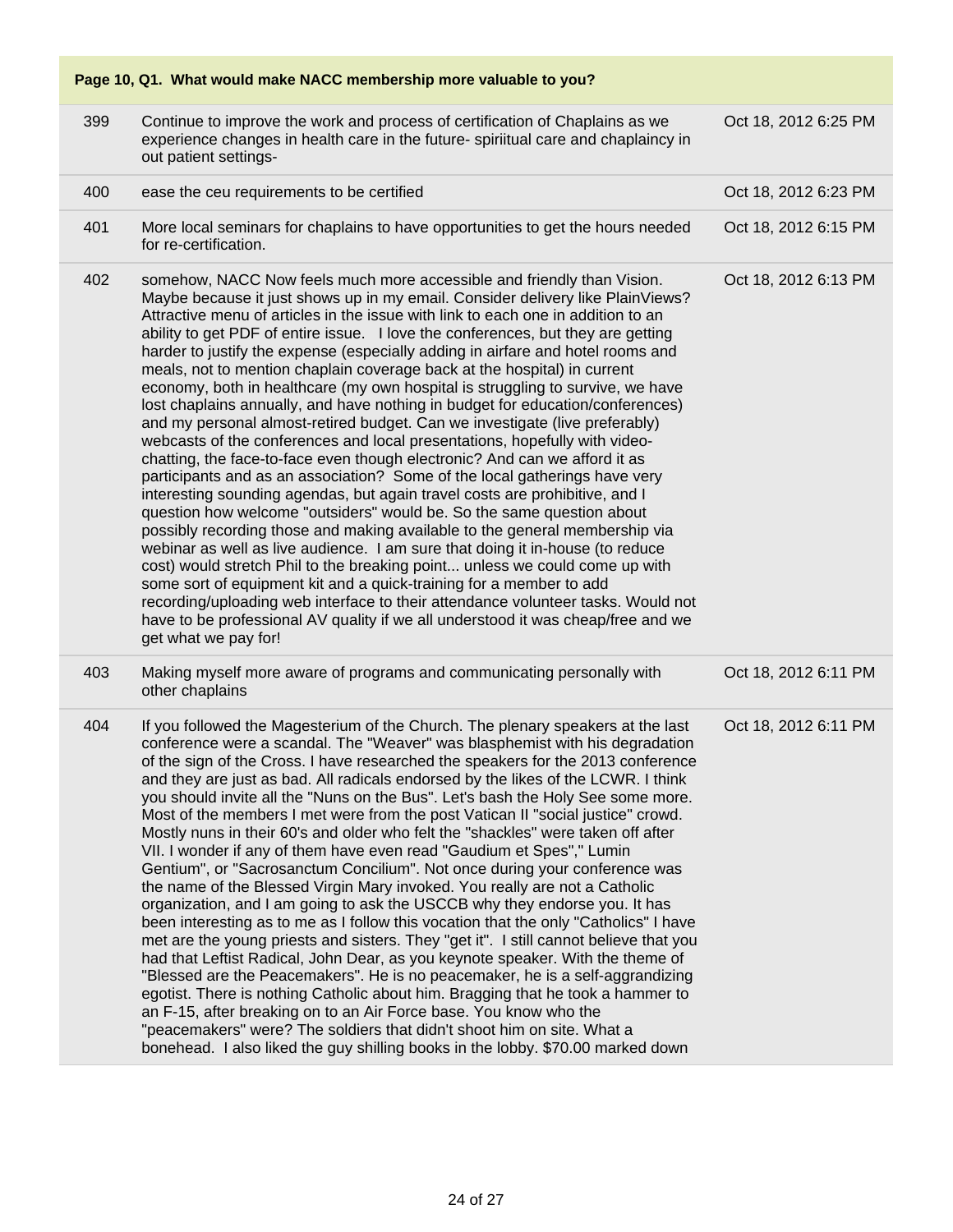as a "show special" of \$50.00. You could buy the same book on Amazon for \$31.00. Way to gouge your members. The majority of members that you have such as Crabb, and the rest are a dying breed. The younger generation of priests and nuns are not even going to be a part of this scandal. I am already seeing other groups developing that are "truly" Catholic. If I need a certification I can always go to your competitor. Since it won't be for a couple of years I am going to speak, as much as I can to the Diocese of Denver, and to the USCCB as a whole to develop a "Catholic" certification program, that is truly in keeping with the Magesterium. Peter Odenbach

| 405 | $\gamma$                                                                                                                                                                                                                                                                                | Oct 18, 2012 6:06 PM |
|-----|-----------------------------------------------------------------------------------------------------------------------------------------------------------------------------------------------------------------------------------------------------------------------------------------|----------------------|
| 406 | So far I've been pleased with the support I've received, especially, when going<br>through the certification process.                                                                                                                                                                   | Oct 18, 2012 5:55 PM |
| 407 | I just need to take advantage of more information                                                                                                                                                                                                                                       | Oct 18, 2012 5:52 PM |
| 408 | Catholic Identity Leadership Formation                                                                                                                                                                                                                                                  | Oct 18, 2012 5:49 PM |
| 409 | I know some folks find the dues to be high.                                                                                                                                                                                                                                             | Oct 18, 2012 5:47 PM |
| 410 | More updates                                                                                                                                                                                                                                                                            | Oct 18, 2012 5:45 PM |
| 411 | Focus on the competencies for certification, transcending the procedural views                                                                                                                                                                                                          | Oct 18, 2012 5:45 PM |
| 412 | I believe I pretty fully use the services, therefore continue paying full dues to<br>support profession while retired.                                                                                                                                                                  | Oct 18, 2012 5:39 PM |
| 413 | More local activities; continue audio conferences similiar to the type held in July<br>and Aug 2012                                                                                                                                                                                     | Oct 18, 2012 5:36 PM |
| 414 | fighting for higher salaries working toward getting chaplains the right to anoint<br>the sick                                                                                                                                                                                           | Oct 18, 2012 5:33 PM |
| 415 | Less centralized structure. More work with building connections with APC,<br>ACPE, jewish chaplains. Clarity about some elephants in the room--impact of<br>not certifying supervisors, for example, or tension with USCCB                                                              | Oct 18, 2012 5:29 PM |
| 416 | Understand why history changed--but those multi-state West Coast conferences<br>was where continuity was built. Everyone is SO BUSY today; overworked; just<br>hoping to keep up. Not just NACC members--but culture. We need salaries, but<br>TIME has become most precious commodity. | Oct 18, 2012 5:20 PM |
| 417 | n/a                                                                                                                                                                                                                                                                                     | Oct 18, 2012 5:19 PM |
| 418 | Perhaps some info or support for student chaplains. Perhaps a section for<br>student chaplains, where they might be able to participate in a forum with other<br>student chaplains.                                                                                                     | Oct 18, 2012 5:17 PM |
| 419 | Adds to professional credentials                                                                                                                                                                                                                                                        | Oct 18, 2012 5:14 PM |
| 420 | more local meetings and/or more webnars                                                                                                                                                                                                                                                 | Oct 18, 2012 5:09 PM |
| 421 | more local events/networking. Had no idea we had a state liason---who is it and                                                                                                                                                                                                         | Oct 18, 2012 5:08 PM |
|     |                                                                                                                                                                                                                                                                                         |                      |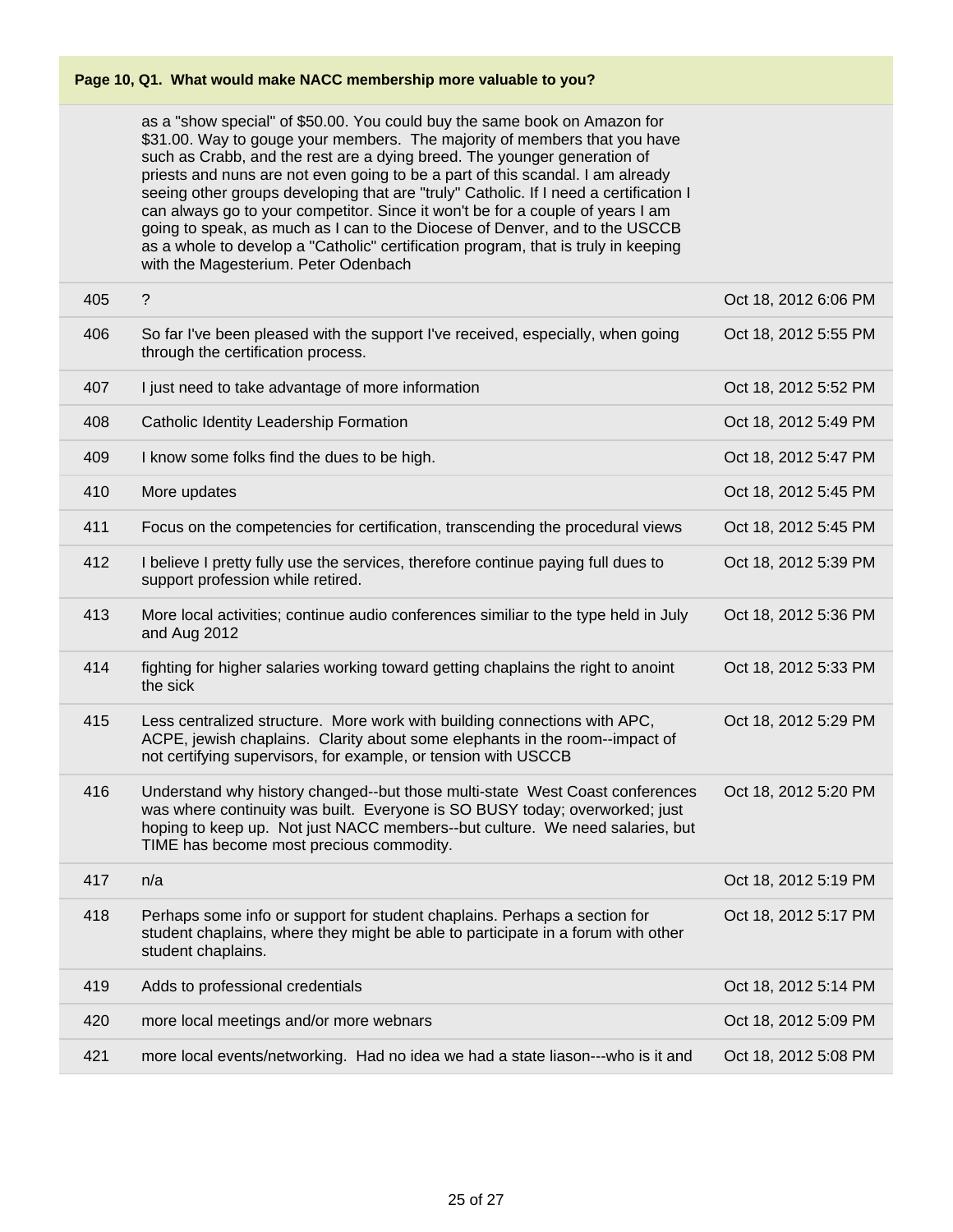

what do they do? Shouldn't they be coordinating local events?

| 422 | More local events.                                                                                                                                                                                                                                                                                                                                                                                                                                                                     | Oct 18, 2012 5:04 PM |
|-----|----------------------------------------------------------------------------------------------------------------------------------------------------------------------------------------------------------------------------------------------------------------------------------------------------------------------------------------------------------------------------------------------------------------------------------------------------------------------------------------|----------------------|
| 423 | More ; local conferences / workshops.                                                                                                                                                                                                                                                                                                                                                                                                                                                  | Oct 18, 2012 5:02 PM |
| 424 | I miss the printed 'Vision' magazine and haven't taken the time to go on-line and<br>print it myself. After filling out this questionaire, I will try printing the Vision<br>magazine.                                                                                                                                                                                                                                                                                                 | Oct 18, 2012 5:02 PM |
| 425 | returning to a local structure                                                                                                                                                                                                                                                                                                                                                                                                                                                         | Oct 18, 2012 4:59 PM |
| 426 | Probably if it carried 'bite' / authority / weight. We / I put A LOT of effort into<br>professional chaplaincy but my Catholic sponsored hospital gives convincing (to<br>highest levels) LIP SERVICE to chaplaincy  but then when the 'rubber hits the<br>road', they relent and a 'non chaplain nun' will demand sacramental coverage<br>alone as being the 'be all and end all' of pastoral care (Catholic ID!!!)  and<br>change the system. All of which is EXTREMELY frustrating. | Oct 18, 2012 4:56 PM |
| 427 | to continue steeping up the communication                                                                                                                                                                                                                                                                                                                                                                                                                                              | Oct 18, 2012 4:55 PM |
| 428 | continued professionalism, connection, calling us to our Standards of Excellence                                                                                                                                                                                                                                                                                                                                                                                                       | Oct 18, 2012 4:52 PM |
| 429 | If we could have more regional time. A more mixed Chaplaincy with other faith<br>groups like our local chaplaincy.                                                                                                                                                                                                                                                                                                                                                                     | Oct 18, 2012 4:51 PM |
| 430 | It changed too much for me in the last ten+ years and no explanations were ever<br>given.                                                                                                                                                                                                                                                                                                                                                                                              | Oct 18, 2012 4:51 PM |
| 431 | How does one prevent losing their job when it is a financial downsize and<br>evaluations were all superior?                                                                                                                                                                                                                                                                                                                                                                            | Oct 18, 2012 4:48 PM |
| 432 | Finding qualified Catholic chaplains is a growing challenge, especially for<br>leadership roles. I would like to find more venues to come to know more peer<br>Catholic chaplains.                                                                                                                                                                                                                                                                                                     | Oct 18, 2012 4:44 PM |
| 433 | Please continue to display various educational opportunities at graduate schools<br>of ministry and theology.                                                                                                                                                                                                                                                                                                                                                                          | Oct 18, 2012 4:44 PM |
| 434 | Continue to grow in the support that you are giving members.                                                                                                                                                                                                                                                                                                                                                                                                                           | Oct 18, 2012 4:44 PM |
| 435 | local engagement                                                                                                                                                                                                                                                                                                                                                                                                                                                                       | Oct 18, 2012 4:43 PM |
| 436 | PLEASE develop something that raises the issue of the need for trained<br>chaplaincy in hospitals and nursing homes on a state and national level.                                                                                                                                                                                                                                                                                                                                     | Oct 18, 2012 4:40 PM |
| 437 | Question resolving through discourse with other chaplains.                                                                                                                                                                                                                                                                                                                                                                                                                             | Oct 18, 2012 4:35 PM |
| 438 | If I were actually employed as a chaplain                                                                                                                                                                                                                                                                                                                                                                                                                                              | Oct 18, 2012 4:33 PM |
| 439 | Can't think of anything                                                                                                                                                                                                                                                                                                                                                                                                                                                                | Oct 18, 2012 4:33 PM |
| 440 | Advancing collaboration at the local level                                                                                                                                                                                                                                                                                                                                                                                                                                             | Oct 18, 2012 4:33 PM |